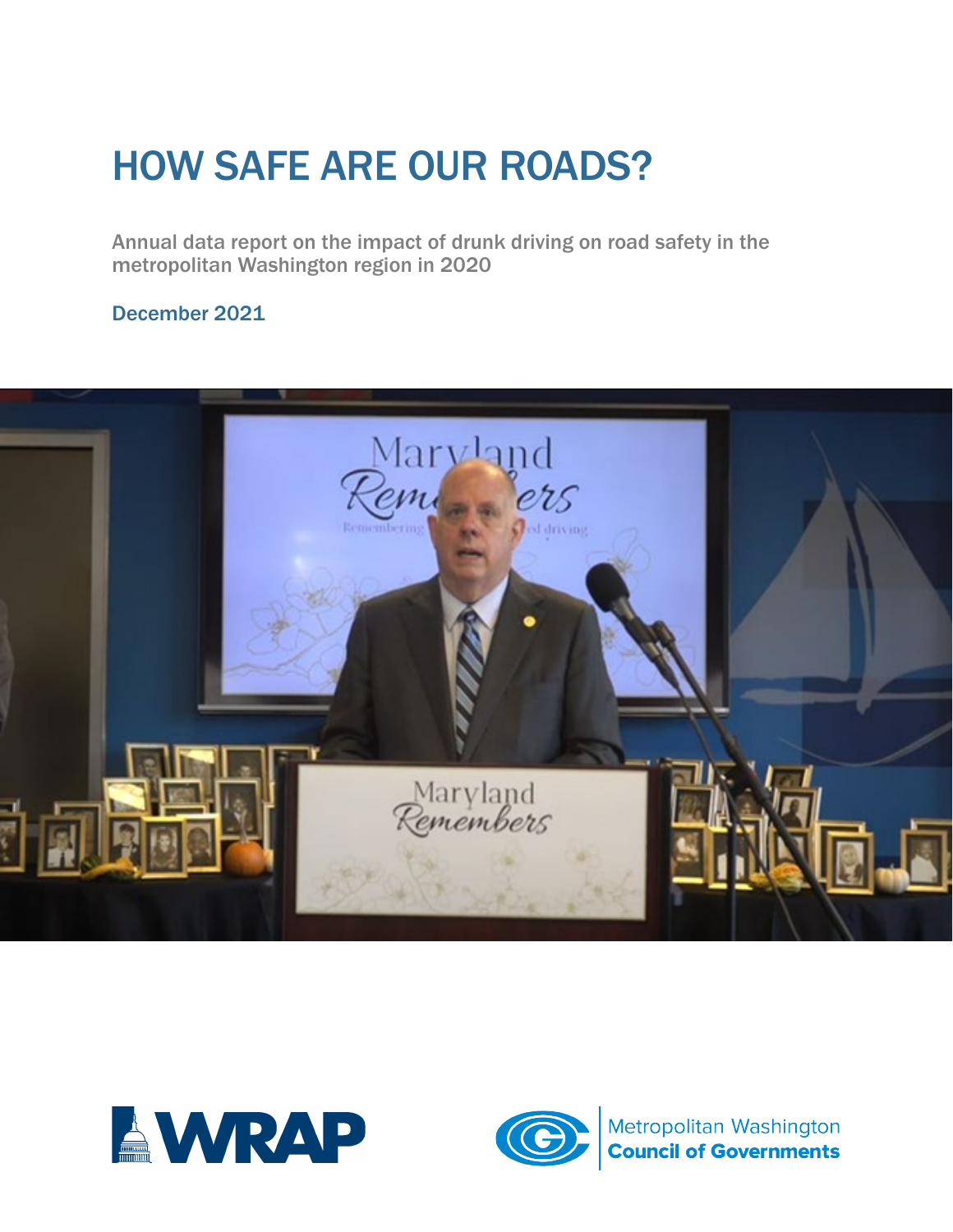#### HOW SAFE ARE OUR ROADS? ANNUAL DATA REPORT ON THE IMPACT OF DRUNK DRIVING ON ROAD SAFETY IN THE METROPOLITAN WASHINGTON REGION IN 2020

Prepared for the Washington Regional Alcohol Program by the Metropolitan Washington Council of Governments.

December 14, 2021

#### ABOUT WRAP

The Washington Regional Alcohol Program (WRAP) is a coalition of diverse interests using effective education, innovative programs, and targeted advocacy to end alcohol-impaired driving and underage drinking in the Washington, D.C. metro area. Through public education, innovative health education programs and advocacy, WRAP is credited with keeping the metro-Washington area's alcohol-related traffic deaths historically lower than the national average. WRAP, however, may best be known to area residents via the organization's popular free safe ride service to prevent drunk driving, SoberRide®.

#### ABOUT COG

The Metropolitan Washington Council of Governments (COG) is an independent, nonprofit association that brings area leaders together to address major regional issues in the District of Columbia, suburban Maryland, and Northern Virginia. COG's membership is comprised of 300 elected officials from 24 local governments, the Maryland and Virginia state legislatures, and U.S. Congress.

#### CREDITS

Cover photo caption: "Even one death is too many," said Maryland Governor Larry Hogan referring to lives lost on Maryland's roadways due to drunk driving and as part of the virtual, 17th-annual "Maryland Remembers" ceremony held online on November 23, 2020. (Photo courtesy of the Executive Office of the Governor. The nonprofit WRAP serves as project director of Maryland's annual "Maryland Remembers" event.) (WRAP)

#### ACCOMMODATIONS POLICY

Alternative formats of this document are available upon request. Visit [www.mwcog.org/accommodations](http://www.mwcog.org/accommodations) or call (202) 962-3300 or (202) 962-3213 (TDD).

#### TITLE VI NONDISCRIMINATION POLICY

The Metropolitan Washington Council of Governments (COG) operates its programs without regard to race, color, and national origin and fully complies with Title VI of the Civil Rights Act of 1964 and related statutes and regulations prohibiting discrimination in all programs and activities. For more information, to file a Title VI related complaint, or to obtain information in another language, visit www.mwcog.org/nondiscrimination or call (202) 962-3300.

El Consejo de Gobiernos del Área Metropolitana de Washington (COG) opera sus programas sin tener en cuenta la raza, el color, y el origen nacional y cumple con el Título VI de la Ley de Derechos Civiles de 1964 y los estatutos y reglamentos relacionados que prohíben la discriminación en todos los programas y actividades. Para más información, presentar una queja relacionada con el Título VI, u obtener información en otro idioma, visite www.mwcog.org/nondiscrimination o llame al (202) 962- 3300.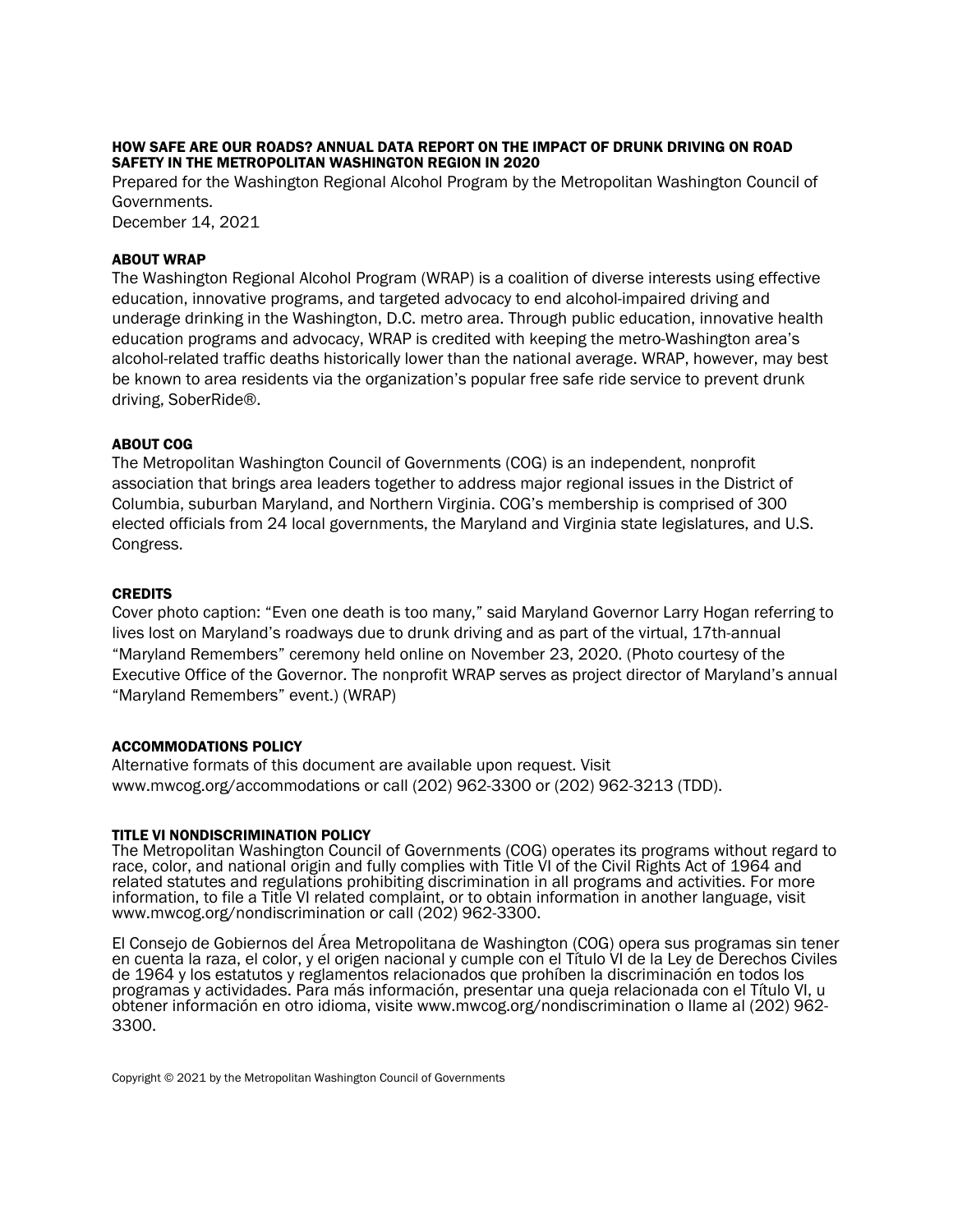### TABLE OF CONTENTS

| A LOOK AT REGIONAL AND NATIONAL FIGURES             | $\mathbf 1$    |
|-----------------------------------------------------|----------------|
| <b>HOW SAFE ARE OUR ROADS? 2021 REPORT OVERVIEW</b> | 3              |
| <b>SUB-REGIONAL TRENDS</b>                          | 5              |
| <b>TOTAL TRAFFIC FATALITIES</b>                     | 6              |
| <b>ALCOHOL-IMPAIRED TRAFFIC FATALITIES</b>          | $\overline{7}$ |
| <b>TOTAL TRAFFIC INJURIES</b>                       | 8              |
| <b>ALCOHOL-RELATED TRAFFIC INJURIES</b>             | 9              |
| <b>TOTAL TRAFFIC CRASHES</b>                        | 10             |
| <b>ALCOHOL-RELATED TRAFFIC CRASHES</b>              | 11             |
| <b>ALCOHOL-RELATED TRAFFIC ARRESTS</b>              | 12             |
| YOUTH DATA                                          | 13             |
| <b>METHODOLOGY</b>                                  | 14             |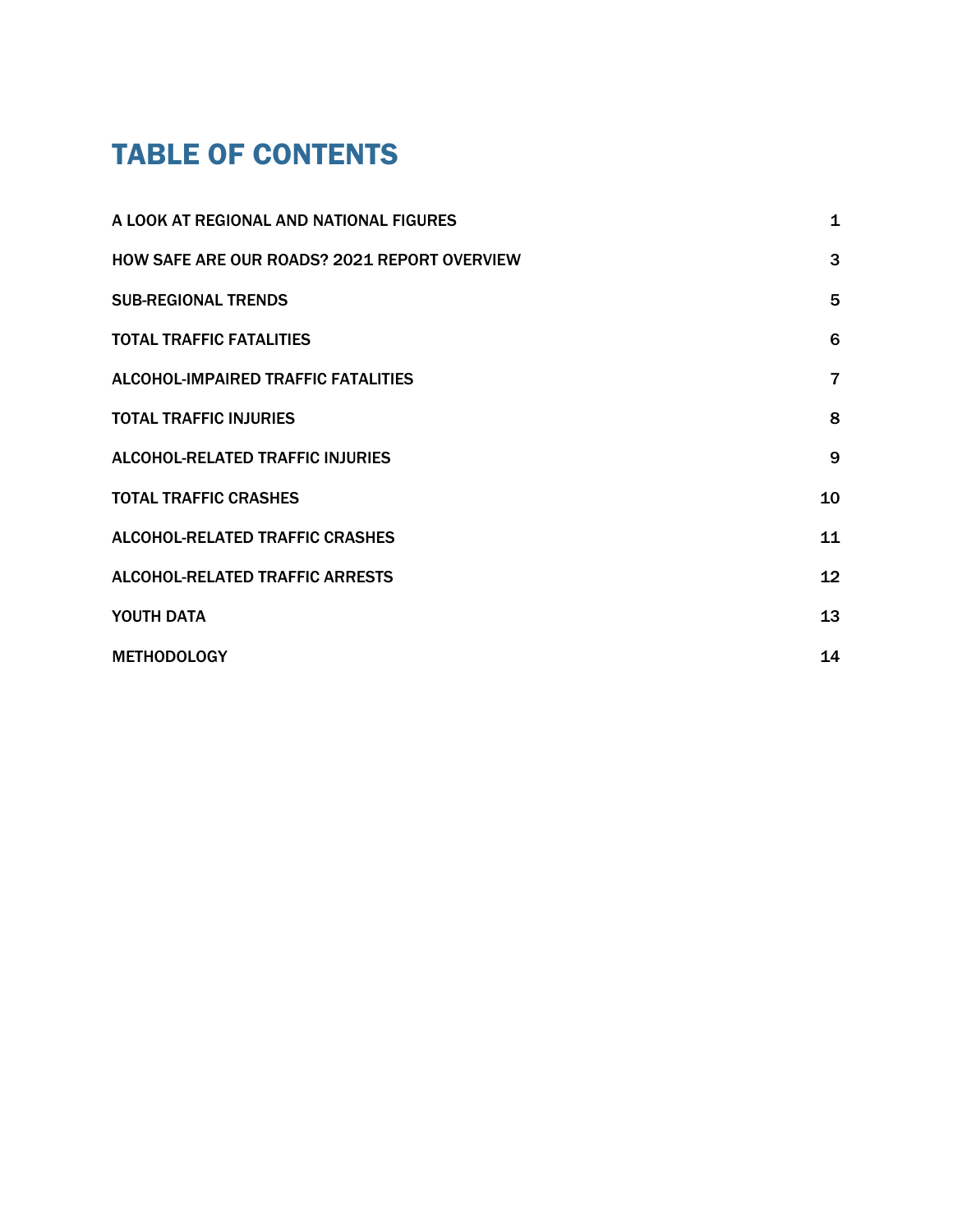### FIGURES

| FIGURE 1. NATIONAL & REGIONAL PERCENTAGES OF ALCOHOL-IMPAIRED TRAFFIC FATALITIES,<br>2013-2020 | 1              |
|------------------------------------------------------------------------------------------------|----------------|
| FIGURE 2. REGIONAL TOTALS OF ALCOHOL-RELATED INJURIES, CRASHES, & ARRESTS,<br>2013-2020        | 1              |
| FIGURE 3. REGIONAL ALCOHOL-IMPAIRED FATALITIES, 2013-2020                                      | $\overline{2}$ |
| FIGURE 4. ALCOHOL-RELATED CHANGE PER YEAR: NORTHERN VIRGINIA                                   | 5              |
| FIGURE 5: ALCOHOL-RELATED CHANGE PER YEAR: SUBURBAN MARYLAND                                   | 5              |
| FIGURE 6. ALCOHOL-RELATED CHANGE PER YEAR: DISTRICT OF COLUMBIA                                | 5              |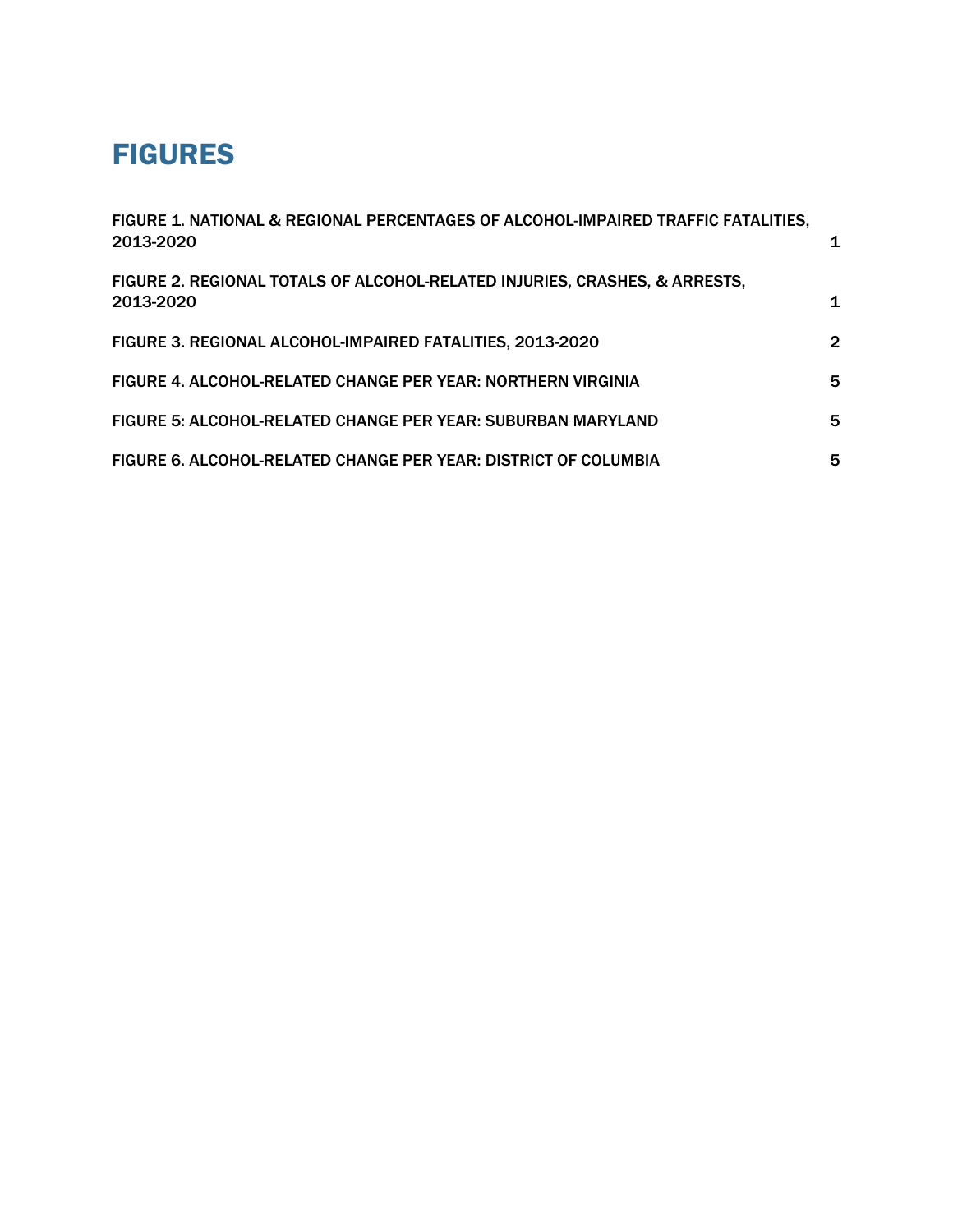## A LOOK AT REGIONAL AND NATIONAL FIGURES

The metropolitan Washington region has experienced a decrease in alcohol and/or drug-impaired fatalities, crashes, arrests, and injuries in 2020.

Regional alcohol and/or drug-impaired traffic fatalities have decreased 20 percent of total crash fatalities in the region in 2020 from 2019, compared with an increase of 5.88 percent in 2019 from 2018. Nationally, alcohol-impaired fatality rates increased in 2020 to 30% of total crash fatalities (compared to 28.09% in 2019[1](#page-4-0)).

Jurisdictions differ in collection and categorization methods for alcohol-impaired driving, therefore, some of the data in this report may include both alcohol and alcohol/drug-impaired driving numbers. These regional totals include U.S. National Park Service data.



Figure 1. National & Regional Percentages of Alcohol-Impaired Traffic Fatalities, 2013-2020

<span id="page-4-0"></span><sup>1</sup> For additional information, se[e NHTSA Overview of Motor Vehicle Crashes in 2020.](https://crashstats.nhtsa.dot.gov/Api/Public/ViewPublication/813266)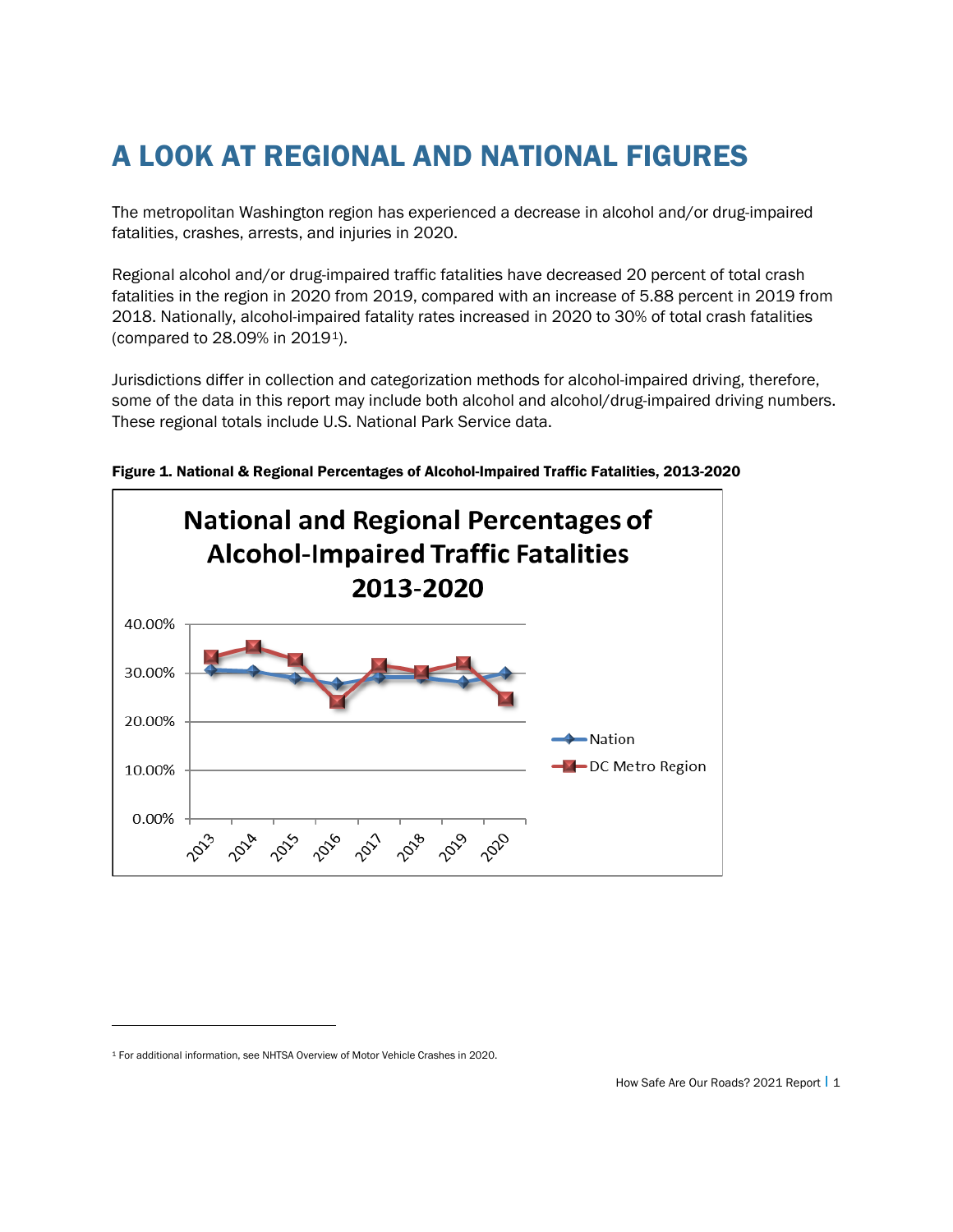

Figure 2. Regional Totals of Alcohol-Related Injuries, Crashes, & Arrests, 2013-2020

Figure 3. Regional Alcohol-Impaired Fatalities, 2013-2020

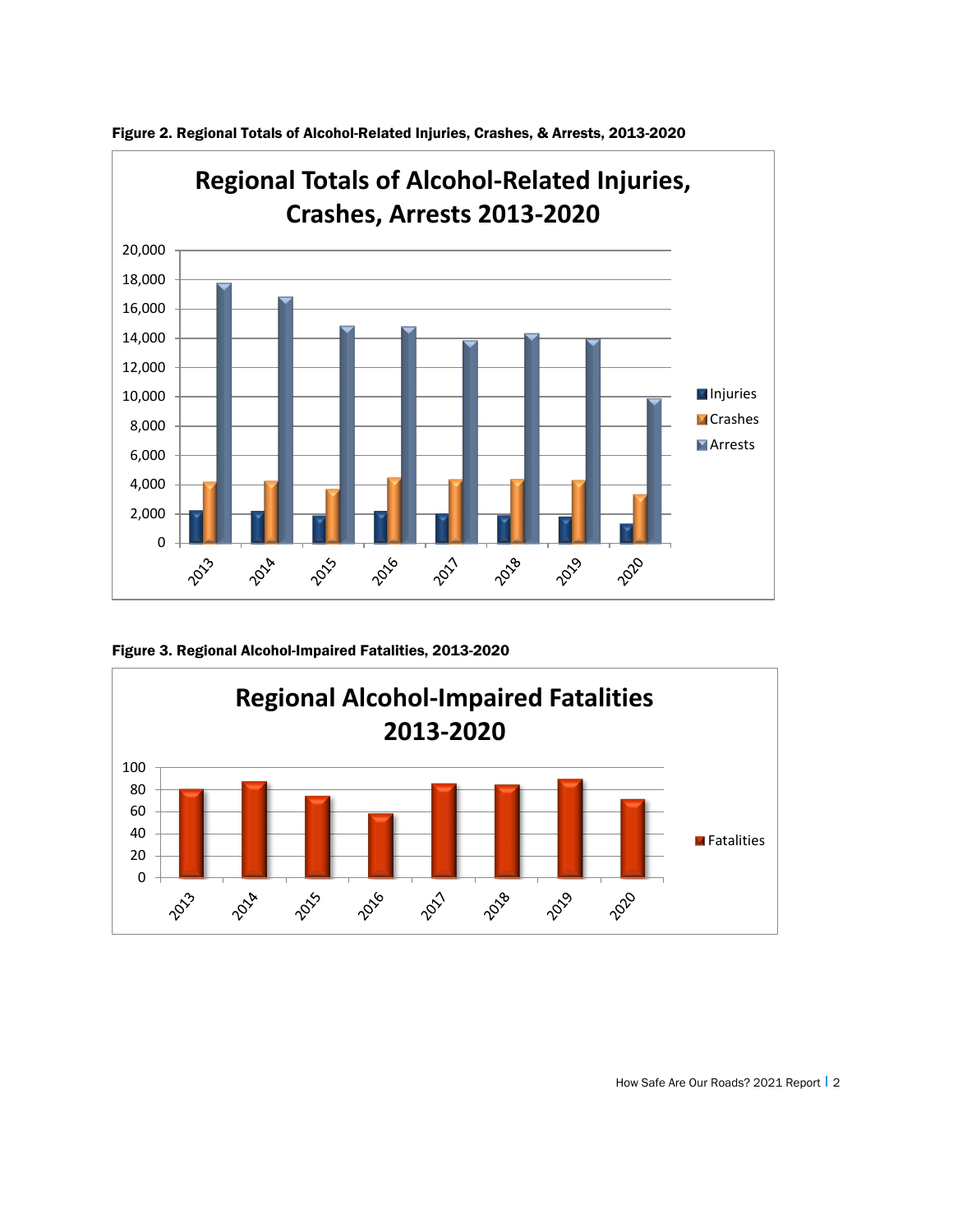### HOW SAFE ARE OUR ROADS? 2021 REPORT **OVERVIEW**

Findings in the 2021 report (2020 data) include:

FATALITIES: Local alcohol and/or drug-impaired traffic fatalities decreased by 20 percent between 2019 and 2020 (from 90 to 72 such fatalities).

- The total average number of regional (DC Metro region and National Parks) alcohol and/or drug-impaired traffic fatalities over the last five years (2016-2020) is 78.
- Three of the last five years has had more alcohol and/or drug-impaired traffic fatalities than the average.
- 2016 and 2020 were below the average for alcohol and/or drug-impaired traffic fatalities.

INJURIES: Regional alcohol and/or drug-related traffic injuries decreased 26.96 percent between 2019 and 2020 (from 1,777 to 1,298 such injuries).

- The average number of DC Metro regional alcohol and/or drug-impaired related traffic injuries over the last five years (2016-2020) is 1,815.
- Three of the last five years has had more alcohol and/or drug-impaired traffic injuries than the average.
- 2019 and 2020 were below the average for alcohol and/or drug-impaired traffic injuries.

CRASHES: Area traffic crashes attributed to alcohol and/or drugs decreased 22.96 percent between 2019 and 2020 (from 4,273 to 3,292 such crashes).

- The average number of DC Metro regional alcohol and/or drug-impaired related traffic crashes over the last five years (2016-2020) is 4,129.
- Four of the last five years has had more alcohol and/or drug-impaired traffic crashes than the average.
- 2020 was below the average of alcohol and/or drug-impaired traffic crashes.

ARRESTS: Local arrests for either driving under the influence (DUI) or driving while impaired (DWI) decreased 29.01 percent between 2019 and 2020 (from 13,920 to 9,882 such arrests).

- The average number of DC Metro regional alcohol and/or drug-impaired related arrests over the last five years (2016-2020) is 13,332.
- Four of the last five years has had more alcohol and/or drug-impaired traffic arrests than the average.
- 2020 was below the average for alcohol and/or drug-impaired traffic arrests.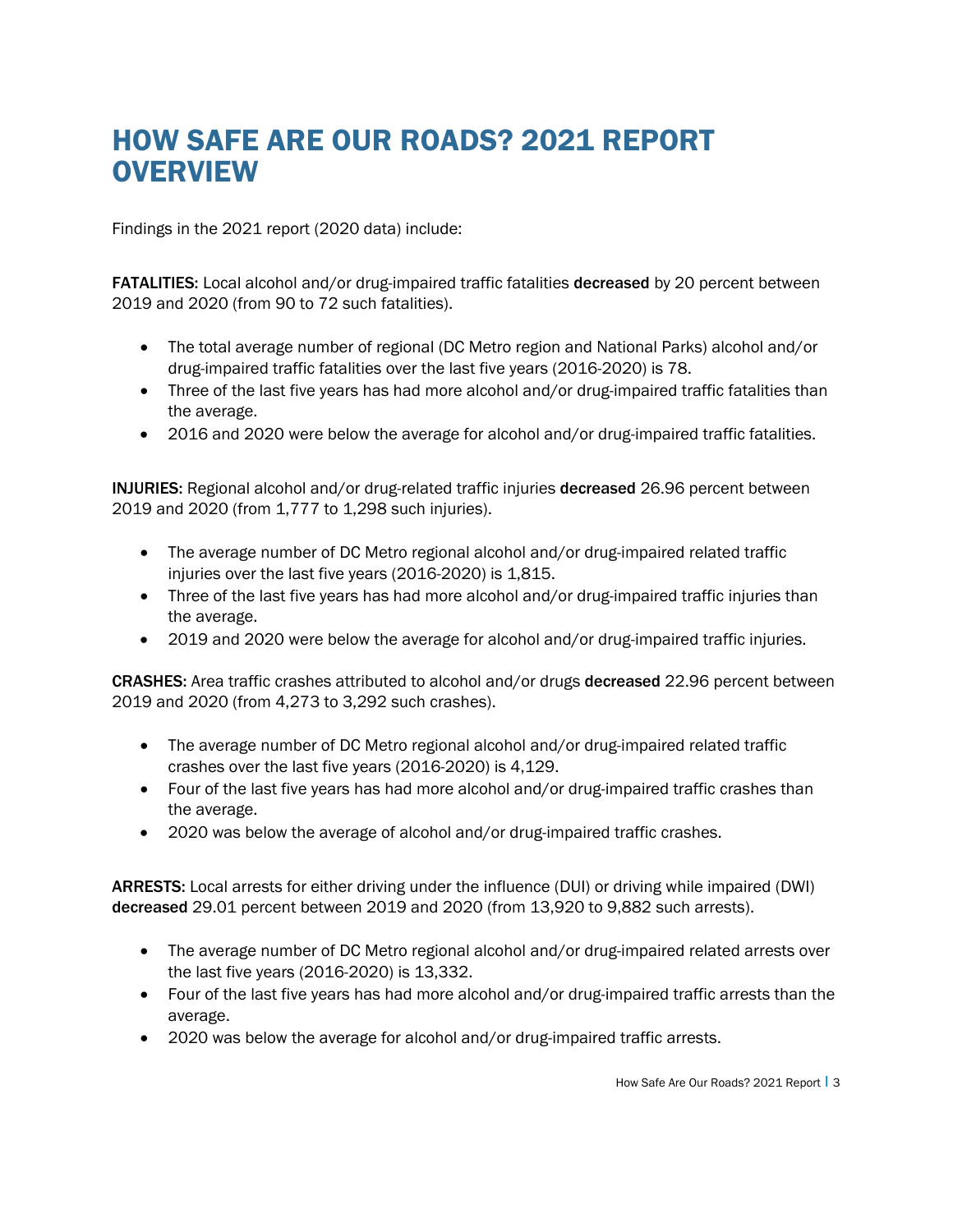Of the metropolitan Washington region's 290 total traffic fatalities for 2020, 72 (or 25%) were due to drivers who were alcohol and/or drug-impaired (Blood Alcohol Concentration [BAC] = .08+).

### Background

Data compiled in this report comes from national, state, and local sources including the U.S. Census Bureau, National Highway Traffic Safety Administration (NHTSA), U.S. National Park Service (NPS), Metropolitan Police Department (MPD), District Department of Transportation (DDOT), Virginia Department of Motor Vehicles (VA DMV), Maryland National Study Center for Trauma and Emergency Medical Systems (MD NSC), and local police departments of each jurisdiction.

Jurisdictional data in this report does not always include State Police data. The State Police in Maryland and Virginia are charged with enforcing traffic laws on state highways and interstate expressways; inclusion of this data would likely increase the number of incidents in all categories. It is possible that some jurisdictional data may include State Police figures because local police often respond to highway incidents when State Police are unavailable. In some jurisdictions, the data reported were provided by the state, and most likely include state police data.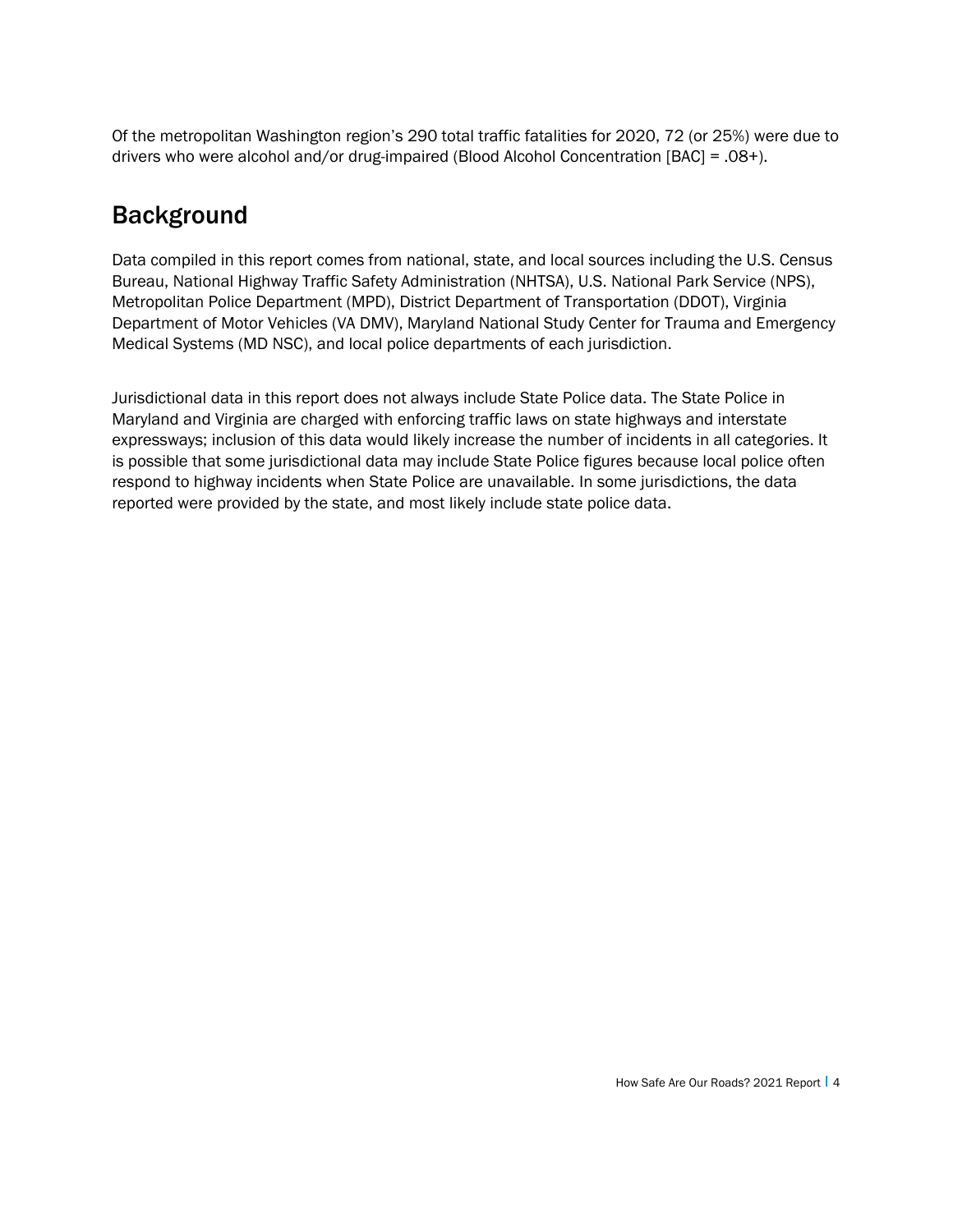### SUB-REGIONAL TRENDS

#### Figure 4. Alcohol-Related Change Per Year: Northern Virginia



Figure 5: Alcohol-Related Change Per Year: Suburban Maryland





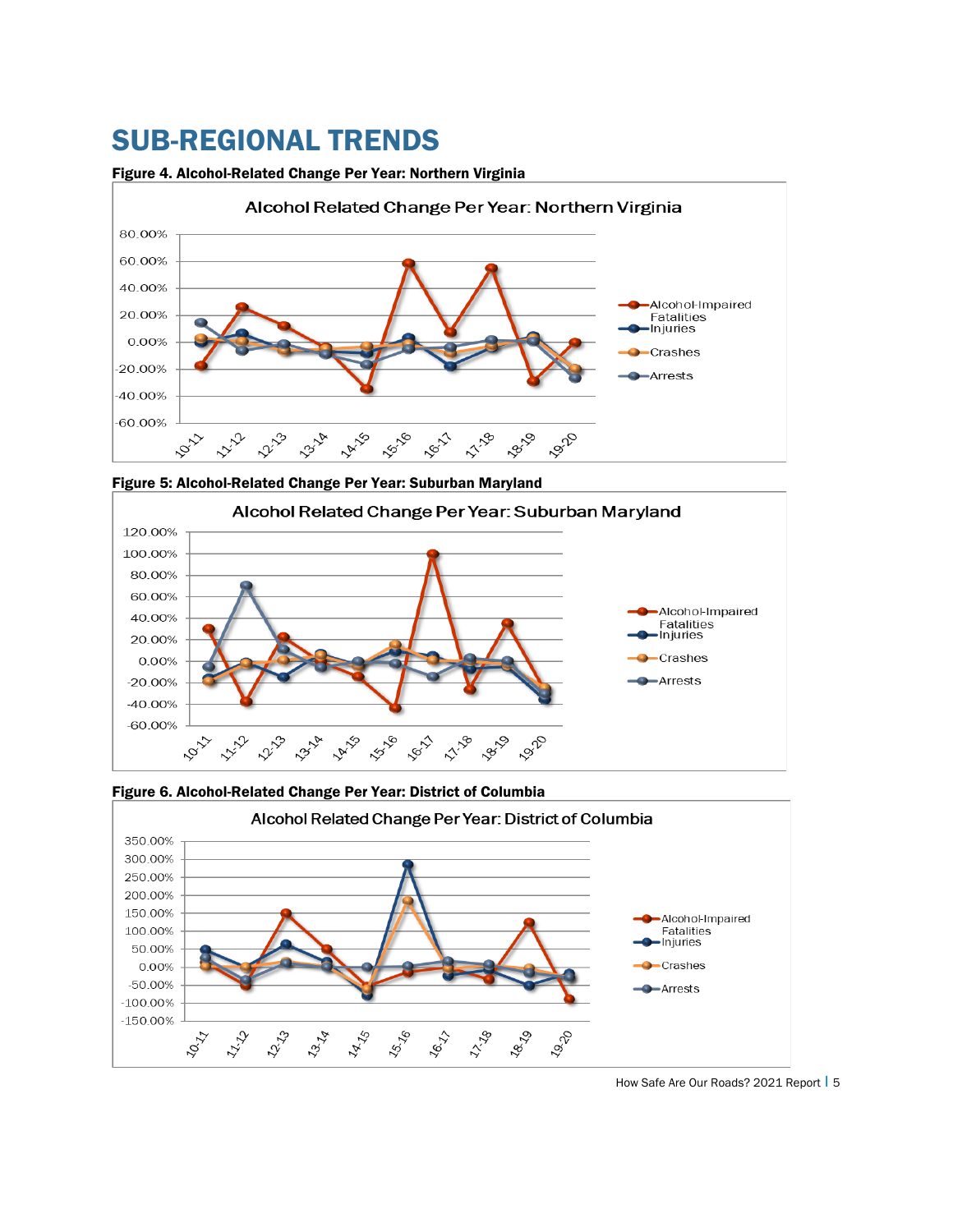## TOTAL TRAFFIC FATALITIES

|                                          | Total Traffic Fatalities 2013-2020 |              |              |             |              |                |              |                |                                |  |  |  |  |
|------------------------------------------|------------------------------------|--------------|--------------|-------------|--------------|----------------|--------------|----------------|--------------------------------|--|--|--|--|
| Year                                     | 2013                               | 2014         | 2015         | 2016        | 2017         | 2018           | 2019         | 2020           | Percent<br>Change<br>2019-2020 |  |  |  |  |
| <b>DISTRICT OF COLUMBIA</b>              |                                    |              |              |             |              |                |              |                |                                |  |  |  |  |
| Washington                               | 29                                 | 26           | 26           | 28          | 33           | 36             | 27           | 37             | 37.04%                         |  |  |  |  |
| <b>MARYLAND</b>                          |                                    |              |              |             |              |                |              |                |                                |  |  |  |  |
| Montgomery<br>County                     | 41                                 | 40           | 47           | 42          | 33           | 34             | 37           | 46             | 24.32%                         |  |  |  |  |
| Prince George's<br>County                | 87                                 | 98           | 95           | 78          | 99           | 103            | 112          | 110            | $-1.79%$                       |  |  |  |  |
| MD Regional<br>Total                     | 128                                | 138          | 142          | 120         | 132          | 137            | 149          | 156            | 4.70%                          |  |  |  |  |
| <b>VIRGINIA</b>                          |                                    |              |              |             |              |                |              |                |                                |  |  |  |  |
| Arlington County                         | 6                                  | 5            | 5            | $\mathbf 1$ | 5            | $\overline{2}$ | 6            | $\overline{4}$ | $-33.33%$                      |  |  |  |  |
| Fairfax County                           | 40                                 | 32           | 30           | 36          | 35           | 47             | 45           | 37             | $-17.78%$                      |  |  |  |  |
| Loudoun County                           | 13                                 | 12           | 11           | 12          | 22           | 11             | 13           | 12             | $-7.69%$                       |  |  |  |  |
| Prince William<br>County                 | 19                                 | 23           | 11           | 30          | 22           | 24             | 14           | 18             | 28.57%                         |  |  |  |  |
| City of Alexandria                       | 3                                  | $\mathsf{O}$ | 4            | 4           | 4            | 5              | 5            | $\overline{7}$ | 40.00%                         |  |  |  |  |
| City of Fairfax                          | $\overline{2}$                     | 0            | 0            | 4           | 0            | $\overline{c}$ | 2            | $\mathbf{1}$   | $-50.00%$                      |  |  |  |  |
| City of Falls<br>Church                  | $\mathbf 0$                        | $\mathbf 1$  | $\mathsf{O}$ | $\mathbf 0$ | $\mathsf{O}$ | $\mathsf{O}$   | $\Omega$     | $\mathbf 0$    | 0.00%                          |  |  |  |  |
| City of Manassas                         | 0                                  | 0            | 0            | $\circ$     | 2            | 4              | $\mathbf{1}$ | $\mathbf{1}$   | 0.00%                          |  |  |  |  |
| City of Manassas<br>Park                 | 0                                  | 0            | 0            | 0           | 0            | $\mathsf{O}$   | $\mathsf{O}$ | $\mathbf 0$    | 0.00%                          |  |  |  |  |
| Northern Virginia<br>Total               | 83                                 | 73           | 61           | 87          | 90           | 95             | 86           | 80             | $-6.98%$                       |  |  |  |  |
| <b>DC</b> Metro<br><b>Regional Total</b> | 240                                | 237          | 229          | 235         | 255          | 268            | 262          | 273            | 4.20%                          |  |  |  |  |
| National Parks in<br>Region              | 3                                  | N/A          | 17           | 10          | 16           | 13             | 18           | 18             | 0.00%                          |  |  |  |  |
| <b>Regional Total</b><br>Adjusted        | 243                                | N/A          | 246          | 245         | 271          | 281            | 280          | 291            | 3.93%                          |  |  |  |  |
| National                                 | 32,893                             | 32,744       | 35,484       | 37,806      | 37,473       | 36,835         | 36,355       | 38,824         | 6.79%                          |  |  |  |  |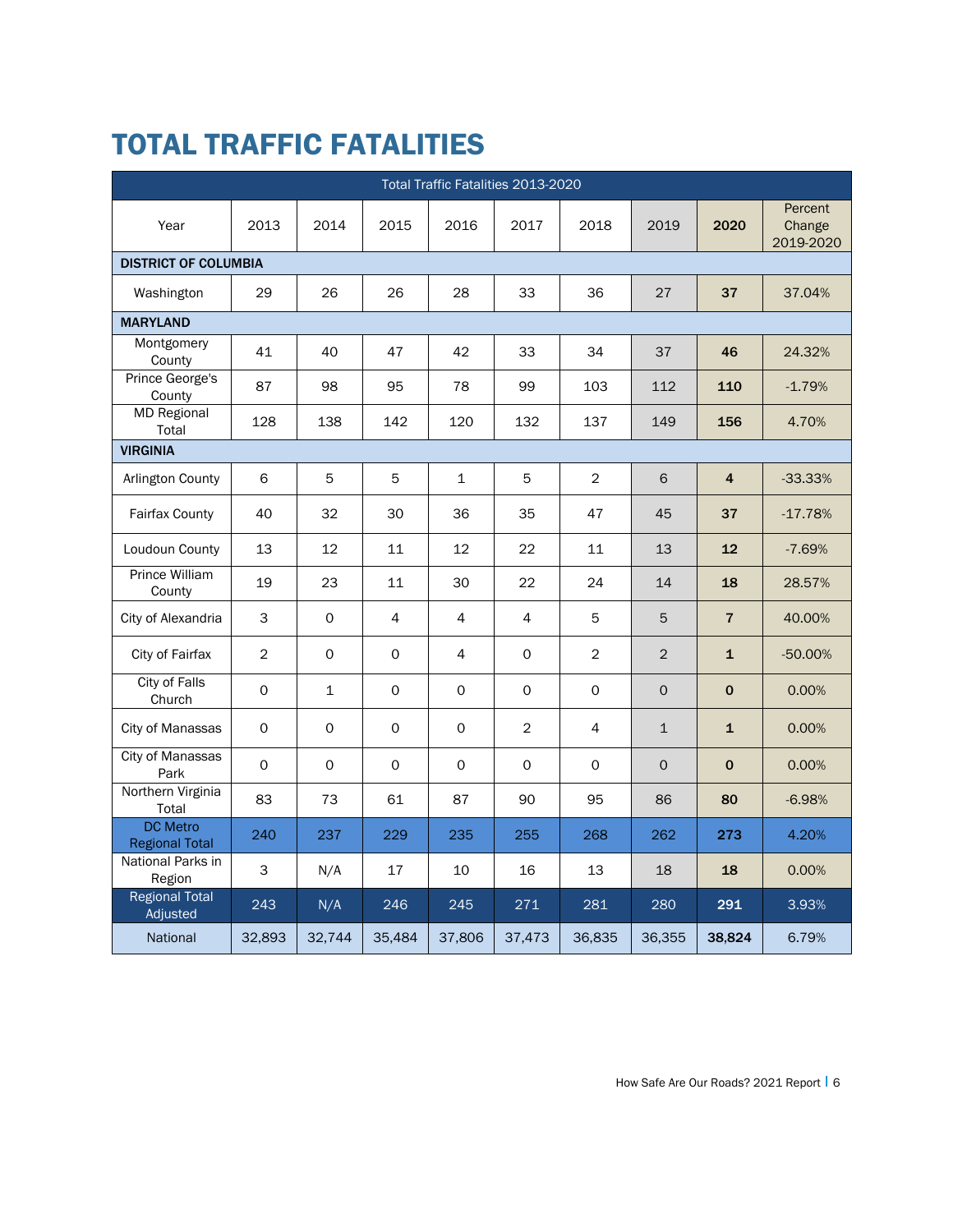## ALCOHOL-IMPAIRED TRAFFIC FATALITIES

| Alcohol-Impaired Traffic Fatalities by Jurisdiction with BAC=.08+ 2013-2020 |                     |                     |                     |                     |                |                     |                |                |                                |  |  |  |
|-----------------------------------------------------------------------------|---------------------|---------------------|---------------------|---------------------|----------------|---------------------|----------------|----------------|--------------------------------|--|--|--|
| Year                                                                        | 2013                | 2014                | 2015                | 2016                | 2017           | 2018                | 2019           | 2020           | Percent<br>Change<br>2019-2020 |  |  |  |
| <b>DISTRICT OF COLUMBIA</b>                                                 |                     |                     |                     |                     |                |                     |                |                |                                |  |  |  |
| Washington                                                                  | 10                  | 15                  | $\overline{7}$      | 6                   | 6              | $\overline{4}$      | 9              | $\mathbf{1}$   | $-88.89%$                      |  |  |  |
| <b>MARYLAND</b>                                                             |                     |                     |                     |                     |                |                     |                |                |                                |  |  |  |
| Montgomery<br>County                                                        | 12                  | 11                  | 10                  | 4                   | 8              | $\bf 7$             | 10             | 10             | 0.00%                          |  |  |  |
| Prince George's<br>County                                                   | 31                  | 32                  | 27                  | 17                  | 34             | 24                  | 32             | 21             | $-34.38%$                      |  |  |  |
| <b>MD Regional</b><br>Total                                                 | 43                  | 43                  | 37                  | 21                  | 42             | 31                  | 42             | 31             | $-26.19%$                      |  |  |  |
| <b>VIRGINIA</b>                                                             |                     |                     |                     |                     |                |                     |                |                |                                |  |  |  |
| Arlington County                                                            | $\mathbf{1}$        | $\overline{2}$      | $\overline{2}$      | $\mathsf{O}$        | $\overline{2}$ | $\mathbf{1}$        | 2              | $\mathbf{1}$   | $-50.00%$                      |  |  |  |
| <b>Fairfax County</b>                                                       | 18                  | 12                  | 9                   | 12                  | 12             | 18                  | 17             | 18             | 5.88%                          |  |  |  |
| Loudoun County                                                              | $\overline{4}$      | 6                   | 2                   | 4                   | $\overline{7}$ | $\overline{7}$      | 5              | $\overline{7}$ | 40.00%                         |  |  |  |
| Prince William<br>County                                                    | $\overline{4}$      | 5                   | 2                   | 9                   | 6              | 14                  | 6              | 3              | $-50.00%$                      |  |  |  |
| City of Alexandria                                                          | $\mathsf{O}$        | $\mathsf{O}$        | $\overline{2}$      | $\mathbf{1}$        | $\mathbf{1}$   | 3                   | $\overline{2}$ | $\overline{2}$ | 0.00%                          |  |  |  |
| City of Fairfax                                                             | 0                   | $\mathsf{O}$        | $\mathbf 0$         | $\mathbf{1}$        | $\mathsf{O}$   | $\mathsf{O}\xspace$ | $\Omega$       | $\mathbf 0$    | 0.00%                          |  |  |  |
| <b>City of Falls</b><br>Church                                              | 0                   | $\mathbf 1$         | $\mathsf{O}\xspace$ | $\mathsf{O}\xspace$ | 0              | 0                   | $\mathsf{O}$   | $\mathbf 0$    | 0.00%                          |  |  |  |
| City of Manassas                                                            | $\mathsf{O}\xspace$ | $\mathsf{O}\xspace$ | $\mathsf{O}\xspace$ | $\Omega$            | $\mathbf 1$    | $\overline{c}$      | $\Omega$       | $\mathbf{1}$   | N/A <sup>2</sup>               |  |  |  |
| City of Manassas<br>Park                                                    | $\Omega$            | $\Omega$            | $\mathsf{O}$        | $\Omega$            | $\Omega$       | $\mathsf{O}$        | $\Omega$       | $\mathbf 0$    | 0.00%                          |  |  |  |
| Northern Virginia<br>Total                                                  | 27                  | 26                  | 17                  | 27                  | 29             | 45                  | 32             | 32             | 0.00%                          |  |  |  |
| <b>DC Metro Region</b><br><b>Total</b>                                      | 80                  | 84                  | 61                  | 54                  | 77             | 80                  | 83             | 64             | $-22.89%$                      |  |  |  |
| National Parks in<br>Region                                                 | $\mathbf 1$         | 4                   | 14                  | 5                   | $\mathsf 9$    | 5                   | $\overline{7}$ | 8              | 14.29%                         |  |  |  |
| <b>Regional Total</b><br>Adjusted                                           | 81                  | 88                  | 75                  | 59                  | 86             | 85                  | 90             | 72             | $-20.00%$                      |  |  |  |
| National                                                                    | 10,076              | 9,967               | 10,320              | 10,497              | 10,908         | 10,710              | 10,196         | 11,654         | 14.30%                         |  |  |  |

<span id="page-10-0"></span><sup>2</sup> A percent cannot be calculated due to the original value being zero.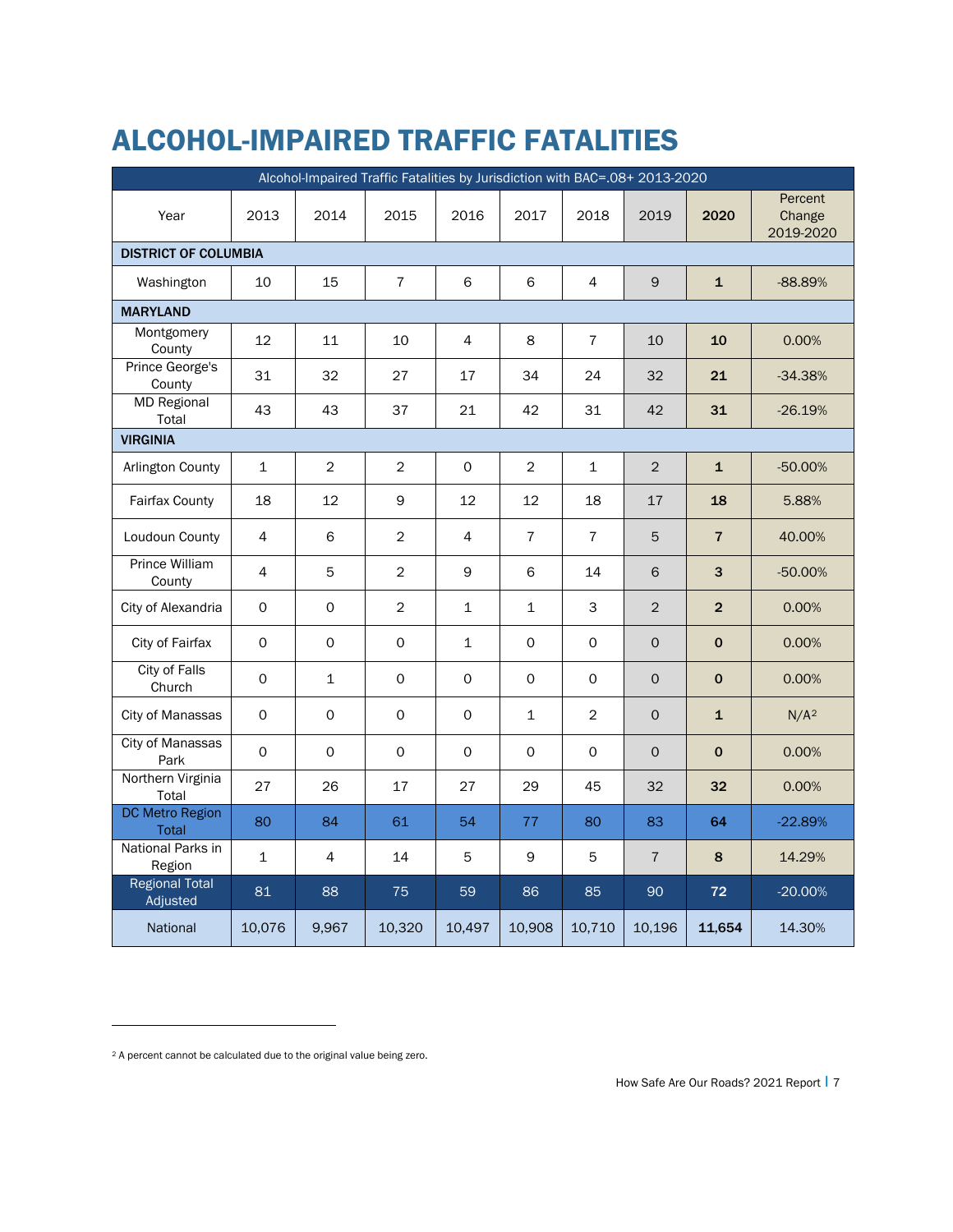### TOTAL TRAFFIC INJURIES

|                                        |        |        |        | Total Traffic Injuries by Jurisdiction 2013-2020 |        |        |        |        |                                |  |
|----------------------------------------|--------|--------|--------|--------------------------------------------------|--------|--------|--------|--------|--------------------------------|--|
| Year                                   | 2013   | 2014   | 2015   | 2016                                             | 2017   | 2018   | 2019   | 2020   | Percent<br>Change<br>2019-2020 |  |
| <b>DISTRICT OF COLUMBIA</b>            |        |        |        |                                                  |        |        |        |        |                                |  |
| Washington                             | 6,929  | 7,474  | 8,638  | 3,878                                            | 3,612  | 3,437  | 2,403  | 2,027  | $-15.65%$                      |  |
| <b>MARYLAND</b>                        |        |        |        |                                                  |        |        |        |        |                                |  |
| Montgomery<br>County                   | 5,417  | 6,196  | 6,365  | 7,045                                            | 7,000  | 6,753  | 6,453  | 4,252  | $-34.11%$                      |  |
| Prince George's<br>County              | 6,532  | 6,549  | 6,746  | 7,715                                            | 7,787  | 7,351  | 7,285  | 5,168  | $-29.06%$                      |  |
| <b>MD Regional</b><br>Total            | 11,949 | 12,745 | 13,111 | 14,760                                           | 14,787 | 14,104 | 13,738 | 9,420  | $-31.43%$                      |  |
| <b>VIRGINIA</b>                        |        |        |        |                                                  |        |        |        |        |                                |  |
| Arlington County                       | 1,090  | 1,094  | 978    | 1,048                                            | 1,036  | 998    | 1,125  | 590    | $-47.56%$                      |  |
| <b>Fairfax County</b>                  | 7,608  | 7,649  | 7,677  | 7,564                                            | 6,418  | 6,000  | 6,032  | 3,733  | $-38.11%$                      |  |
| Loudoun County                         | 1,917  | 2,123  | 2,143  | 2,289                                            | 2,081  | 2,299  | 2,079  | 1,317  | $-36.65%$                      |  |
| Prince William<br>County               | 3,030  | 2,915  | 2,747  | 2,785                                            | 2,652  | 2,811  | 2,899  | 1,889  | $-34.84%$                      |  |
| City of Alexandria                     | 681    | 757    | 731    | 721                                              | 576    | 699    | 673    | 420    | $-37.59%$                      |  |
| City of Fairfax                        | 227    | 440    | 338    | 294                                              | 242    | 147    | 164    | 92     | $-43.90%$                      |  |
| <b>City of Falls</b><br>Church         | 132    | 241    | 160    | 133                                              | 177    | 154    | 150    | 92     | $-38.67%$                      |  |
| City of Manassas                       | 560    | 646    | 626    | 773                                              | 711    | 756    | 541    | 480    | $-11.28%$                      |  |
| City of Manassas<br>Park               | 41     | 29     | 48     | 60                                               | 26     | 63     | 36     | 31     | $-13.89%$                      |  |
| Northern Virginia<br>Total             | 15,286 | 15,894 | 15,448 | 15,667                                           | 13,919 | 13,927 | 13,699 | 8,644  | $-36.90%$                      |  |
| <b>DC Metro Region</b><br><b>Total</b> | 34,164 | 36,113 | 37,197 | 34,305                                           | 32,318 | 31,468 | 29,840 | 20,091 | $-32.67%$                      |  |
| National Parks in<br>Region            | 570    | N/A    | 603    | 532                                              | 492    | 496    | 496    | 195    | $-60.69%$                      |  |
| <b>Regional Total</b><br>Adjusted      | 34,734 | N/A    | 37,800 | 34,837                                           | 32,810 | 31,964 | 30,336 | 20,286 | $-33.13%$                      |  |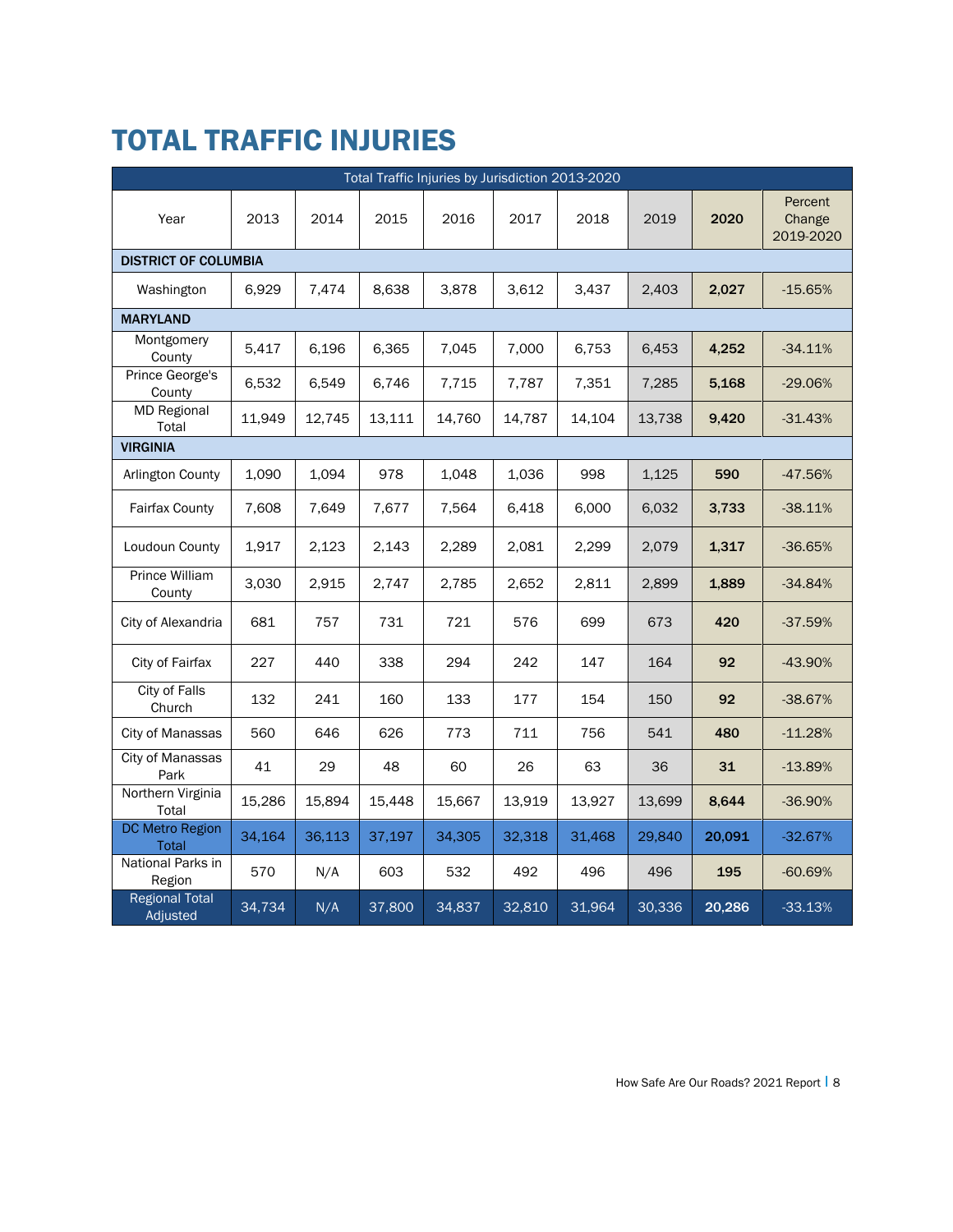## ALCOHOL-RELATED TRAFFIC INJURIES

|                                        | Alcohol-Related Traffic Injuries by Jurisdiction with BAC=.01+ 2013-2020 |       |                |       |       |                |             |       |                                |  |  |  |
|----------------------------------------|--------------------------------------------------------------------------|-------|----------------|-------|-------|----------------|-------------|-------|--------------------------------|--|--|--|
| Year                                   | 2013                                                                     | 2014  | 2015           | 2016  | 2017  | 2018           | 2019        | 2020  | Percent<br>Change<br>2019-2020 |  |  |  |
| <b>DISTRICT OF COLUMBIA</b>            |                                                                          |       |                |       |       |                |             |       |                                |  |  |  |
| Washington                             | 228                                                                      | 263   | 59             | 228   | 176   | 163            | 81          | 67    | $-17.28%$                      |  |  |  |
| <b>MARYLAND</b>                        |                                                                          |       |                |       |       |                |             |       |                                |  |  |  |
| Montgomery<br>County                   | 316                                                                      | 343   | 366            | 401   | 492   | 423            | 357         | 263   | $-26.33%$                      |  |  |  |
| Prince George's<br>County              | 474                                                                      | 501   | 451            | 492   | 448   | 451            | 476         | 277   | $-41.81%$                      |  |  |  |
| <b>MD Regional</b><br>Total            | 790                                                                      | 844   | 817            | 893   | 940   | 874            | 833         | 540   | $-35.17%$                      |  |  |  |
| <b>VIRGINIA</b>                        |                                                                          |       |                |       |       |                |             |       |                                |  |  |  |
| Arlington County                       | 117                                                                      | 78    | 84             | 91    | 94    | 79             | 89          | 53    | $-40.45%$                      |  |  |  |
| <b>Fairfax County</b>                  | 524                                                                      | 476   | 442            | 459   | 331   | 290            | 329         | 270   | $-17.93%$                      |  |  |  |
| Loudoun County                         | 115                                                                      | 150   | 128            | 144   | 117   | 133            | 124         | 107   | $-13.71%$                      |  |  |  |
| Prince William<br>County               | 223                                                                      | 204   | 182            | 182   | 163   | 181            | 187         | 147   | $-21.39%$                      |  |  |  |
| City of Alexandria                     | 71                                                                       | 60    | 52             | 53    | 53    | 48             | 44          | 35    | $-20.45%$                      |  |  |  |
| City of Fairfax                        | 17                                                                       | 26    | 25             | 12    | 17    | $\overline{7}$ | 6           | 8     | 33.33%                         |  |  |  |
| City of Falls<br>Church                | 6                                                                        | 4     | 10             | 11    | 11    | $\overline{7}$ | 10          | 8     | $-20.00%$                      |  |  |  |
| City of Manassas                       | 49                                                                       | 47    | 41             | 38    | 33    | 35             | 33          | 27    | $-18.18%$                      |  |  |  |
| City of Manassas<br>Park               | $\mathbf{1}$                                                             | 5     | $\overline{2}$ | 9     | 5     | 13             | $\mathsf 9$ | 11    | 22.22%                         |  |  |  |
| Northern Virginia<br>Total             | 1,123                                                                    | 1,050 | 966            | 999   | 824   | 793            | 831         | 666   | $-19.86%$                      |  |  |  |
| <b>DC Metro Region</b><br><b>Total</b> | 2,141                                                                    | 2,157 | 1,842          | 2,120 | 1,940 | 1,830          | 1,745       | 1,273 | $-27.05%$                      |  |  |  |
| National Parks in<br>Region            | 51                                                                       | N/A   | N/A            | 33    | 46    | 33             | 32          | 25    | $-21.88%$                      |  |  |  |
| <b>Regional Total</b><br>Adjusted      | 2,192                                                                    | N/A   | N/A            | 2,153 | 1,986 | 1,863          | 1,777       | 1,298 | $-26.96%$                      |  |  |  |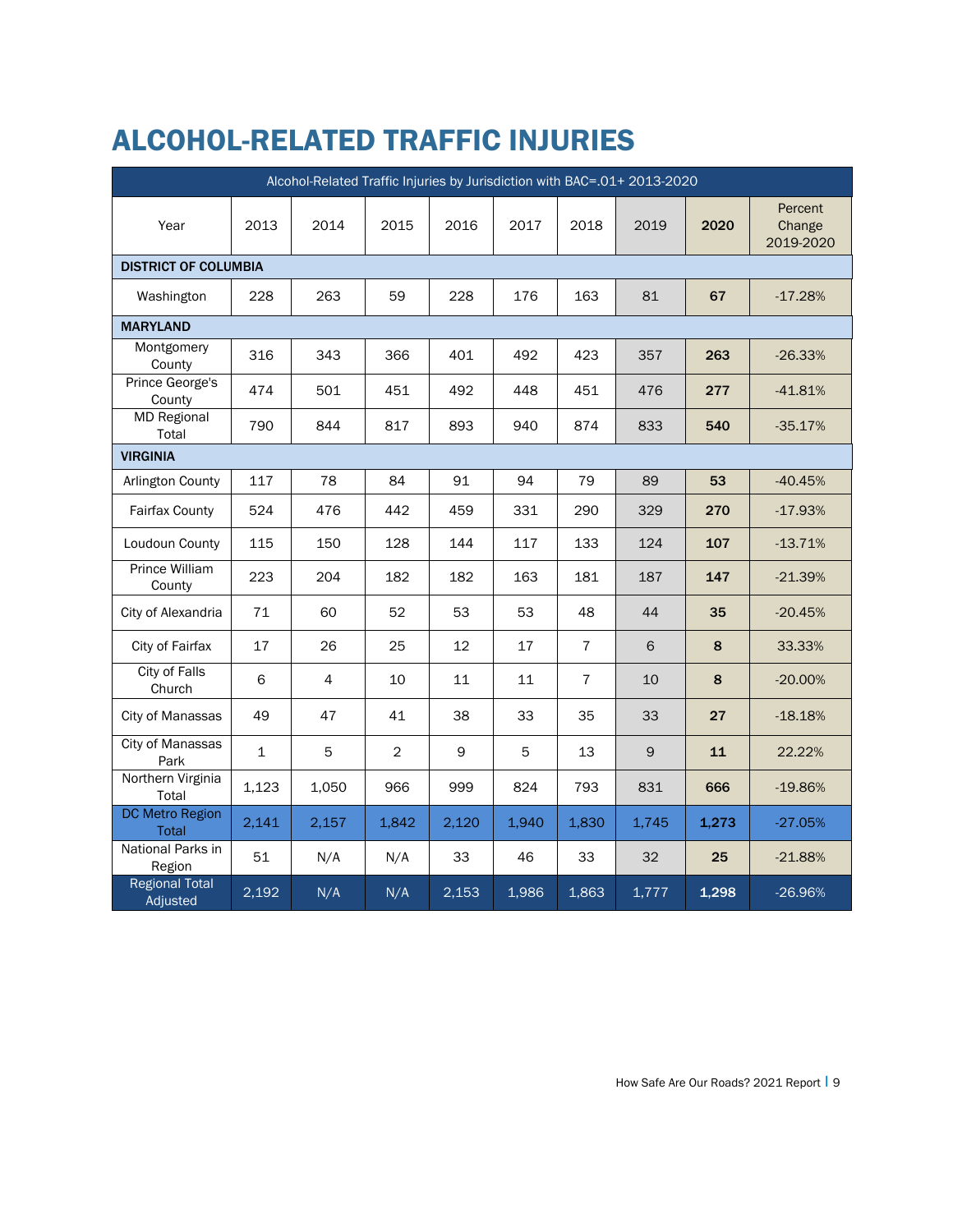## TOTAL TRAFFIC CRASHES

|                                   | Total Traffic Crashes by Jurisdiction 2013-2020 |        |        |        |        |        |        |        |                                |  |  |  |
|-----------------------------------|-------------------------------------------------|--------|--------|--------|--------|--------|--------|--------|--------------------------------|--|--|--|
| Year                              | 2013                                            | 2014   | 2015   | 2016   | 2017   | 2018   | 2019   | 2020   | Percent<br>Change<br>2019-2020 |  |  |  |
| <b>DISTRICT OF COLUMBIA</b>       |                                                 |        |        |        |        |        |        |        |                                |  |  |  |
| Washington                        | 19.482                                          | 21,752 | 2,400  | 25,850 | 25,712 | 25,818 | 26,823 | 18,311 | $-31.73%$                      |  |  |  |
| <b>MARYLAND</b>                   |                                                 |        |        |        |        |        |        |        |                                |  |  |  |
| Montgomery<br>County              | 10,825                                          | 12,279 | 13,006 | 14,160 | 14,239 | 14,231 | 13,843 | 9,728  | $-29.73%$                      |  |  |  |
| Prince George's<br>County         | 12,580                                          | 13,355 | 14,758 | 17,185 | 18,297 | 19,562 | 20,516 | 17,134 | $-16.48%$                      |  |  |  |
| <b>MD Regional</b><br>Total       | 23,405                                          | 25,634 | 27,764 | 31,345 | 32,536 | 33,793 | 34,359 | 26,862 | $-21.82%$                      |  |  |  |
| <b>VIRGINIA</b>                   |                                                 |        |        |        |        |        |        |        |                                |  |  |  |
| Arlington County                  | 2,463                                           | 2,469  | 2,483  | 2,711  | 2,508  | 2,535  | 2,558  | 1,516  | $-40.73%$                      |  |  |  |
| <b>Fairfax County</b>             | 13,675                                          | 13,680 | 14,024 | 13,781 | 13,631 | 13,368 | 13,301 | 8,735  | $-34.33%$                      |  |  |  |
| Loudoun County                    | 4,186                                           | 4,281  | 4,824  | 4,921  | 4,875  | 5,149  | 4,951  | 3,421  | $-30.90%$                      |  |  |  |
| Prince William<br>County          | 5,671                                           | 5,856  | 5,660  | 5,564  | 5,540  | 5,757  | 5,880  | 4,416  | $-24.90%$                      |  |  |  |
| City of Alexandria                | 1,695                                           | 1,777  | 1,912  | 1,736  | 1,441  | 1,566  | 1,499  | 957    | $-36.16%$                      |  |  |  |
| City of Fairfax                   | 615                                             | 700    | 561    | 565    | 596    | 417    | 528    | 325    | $-38.45%$                      |  |  |  |
| City of Falls<br>Church           | 83                                              | 165    | 169    | 144    | 121    | 130    | 121    | 80     | $-33.88%$                      |  |  |  |
| City of Manassas                  | 567                                             | 568    | 595    | 633    | 573    | 607    | 438    | 412    | $-5.94%$                       |  |  |  |
| City of Manassas<br>Park          | 66                                              | 71     | 81     | 97     | 55     | 71     | 80     | 64     | $-20.00%$                      |  |  |  |
| Northern Virginia<br>Total        | 29,021                                          | 29,567 | 30,309 | 30,152 | 29,340 | 29,600 | 29,356 | 19,926 | $-32.12%$                      |  |  |  |
| DC Metro Region<br>Total          | 71,908                                          | 76,953 | 60,473 | 87,347 | 87,588 | 89,211 | 90,538 | 65,099 | $-28.10%$                      |  |  |  |
| National Parks in<br>Region       | 1,281                                           | 4,164  | 4,621  | 4,049  | 3,486  | 1,600  | 1,462  | 1,018  | $-30.37%$                      |  |  |  |
| <b>Regional Total</b><br>Adjusted | 73,189                                          | 81,117 | 65,094 | 91,396 | 91,074 | 90,811 | 92,000 | 66,117 | $-28.13%$                      |  |  |  |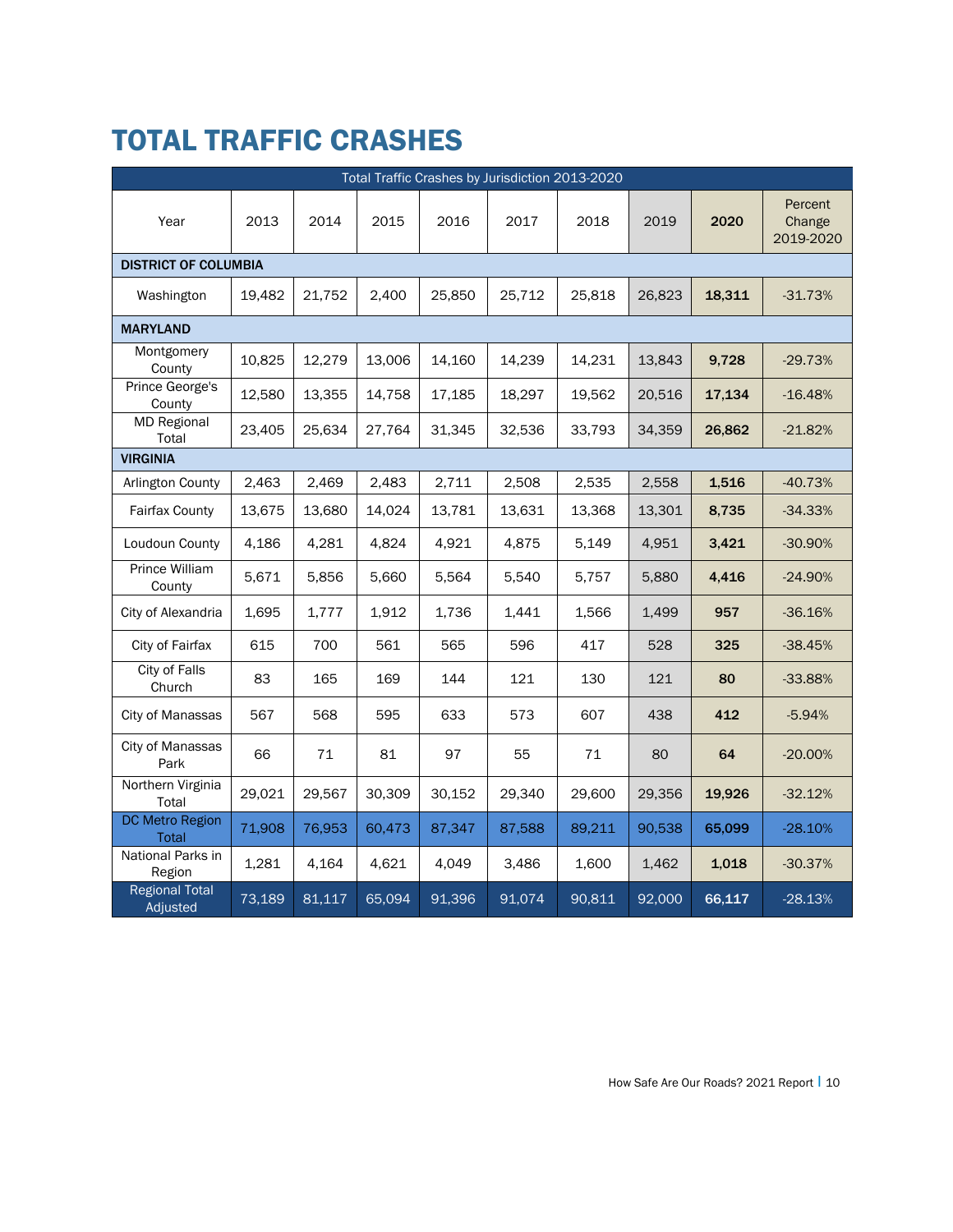## ALCOHOL-RELATED TRAFFIC CRASHES

|                                   | Alcohol-related Traffic Crashes by Jurisdiction with a BAC=.01+ 2013-2020 |             |       |       |             |                |         |       |                                |  |  |  |  |
|-----------------------------------|---------------------------------------------------------------------------|-------------|-------|-------|-------------|----------------|---------|-------|--------------------------------|--|--|--|--|
| Year                              | 2013                                                                      | 2014        | 2015  | 2016  | 2017        | 2018           | 2019    | 2020  | Percent<br>Change<br>2019-2020 |  |  |  |  |
| <b>DISTRICT OF COLUMBIA</b>       |                                                                           |             |       |       |             |                |         |       |                                |  |  |  |  |
| Washington                        | 657                                                                       | 682         | 260   | 740   | 710         | 756            | 735     | 529   | $-28.03%$                      |  |  |  |  |
| <b>MARYLAND</b>                   |                                                                           |             |       |       |             |                |         |       |                                |  |  |  |  |
| Montgomery<br>County              | 690                                                                       | 807         | 815   | 905   | 954         | 881            | 827     | 651   | $-21.28%$                      |  |  |  |  |
| Prince George's<br>County         | 1,041                                                                     | 1,017       | 933   | 1,116 | 1,085       | 1,166          | 1,163   | 850   | $-26.91%$                      |  |  |  |  |
| <b>MD Regional</b><br>Total       | 1,731                                                                     | 1,824       | 1,748 | 2021  | 2,039       | 2,047          | 1,990   | 1,501 | $-24.57%$                      |  |  |  |  |
| <b>VIRGINIA</b>                   |                                                                           |             |       |       |             |                |         |       |                                |  |  |  |  |
| Arlington County                  | 232                                                                       | 235         | 218   | 199   | 203         | 162            | 192     | 121   | $-36.98%$                      |  |  |  |  |
| <b>Fairfax County</b>             | 829                                                                       | 740         | 708   | 701   | 621         | 580            | 589     | 496   | $-15.79%$                      |  |  |  |  |
| Loudoun County                    | 213                                                                       | 236         | 222   | 259   | 227         | 251            | 244     | 181   | $-25.82%$                      |  |  |  |  |
| Prince William<br>County          | 337                                                                       | 319         | 332   | 305   | 296         | 333            | 343     | 284   | $-17.20%$                      |  |  |  |  |
| City of Alexandria                | 111                                                                       | 99          | 99    | 94    | 83          | 88             | 87      | 68    | $-21.84%$                      |  |  |  |  |
| City of Fairfax                   | 26                                                                        | 35          | 29    | 19    | 26          | 10             | 15      | 16    | 6.67%                          |  |  |  |  |
| City of Falls<br>Church           | 4                                                                         | $\mathsf 9$ | 8     | 12    | 10          | $\overline{4}$ | $\,8\,$ | 8     | 0.00%                          |  |  |  |  |
| City of Manassas                  | 44                                                                        | 35          | 40    | 30    | 33          | 35             | 27      | 31    | 14.81%                         |  |  |  |  |
| <b>City of Manassas</b><br>Park   | 3                                                                         | 3           | 4     | 19    | $\mathsf 9$ | 6              | 10      | 14    | 40.00%                         |  |  |  |  |
| Northern Virginia<br>Total        | 1,799                                                                     | 1,711       | 1,660 | 1,638 | 1,508       | 1,469          | 1,515   | 1,219 | $-19.54%$                      |  |  |  |  |
| DC Metro Region<br>Total          | 4,095                                                                     | 4,217       | 3,668 | 4,399 | 4,257       | 4,272          | 4,240   | 3,249 | $-23.37%$                      |  |  |  |  |
| National Parks in<br>Region       | 51                                                                        | N/A         | N/A   | 33    | 54          | 63             | 33      | 43    | 30.30%                         |  |  |  |  |
| <b>Regional Total</b><br>Adjusted | 4,146                                                                     | N/A         | N/A   | 4,432 | 4,311       | 4,335          | 4,273   | 3,292 | $-22.96%$                      |  |  |  |  |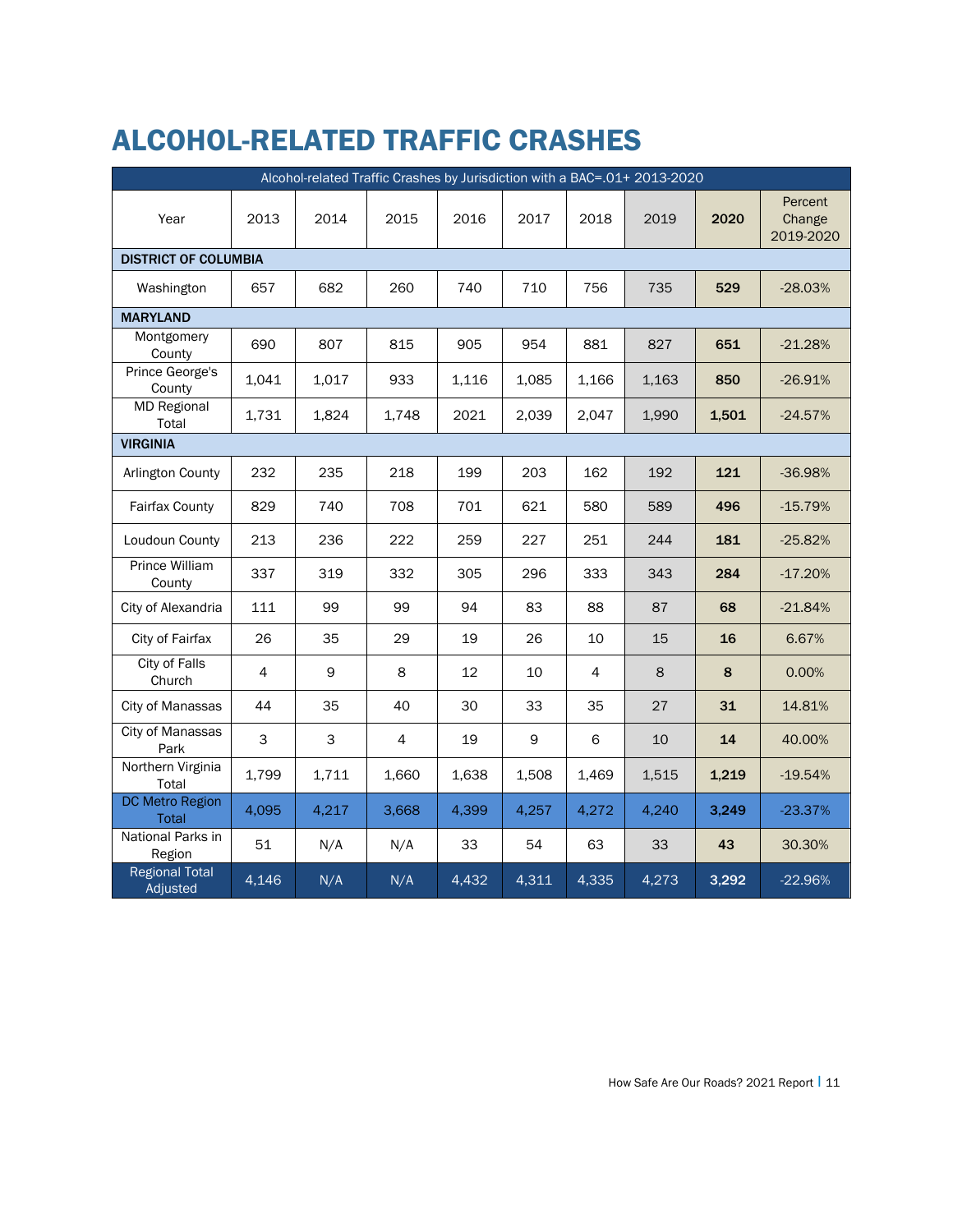## ALCOHOL-RELATED TRAFFIC ARRESTS

|                                        |        |        |        |        | Total Alcohol Related Traffic Arrests by Jurisdiction 2013-2020 |        |        |       |                                |  |
|----------------------------------------|--------|--------|--------|--------|-----------------------------------------------------------------|--------|--------|-------|--------------------------------|--|
| Year                                   | 2013   | 2014   | 2015   | 2016   | 2017                                                            | 2018   | 2019   | 2020  | Percent<br>Change<br>2019-2020 |  |
| <b>DISTRICT OF COLUMBIA</b>            |        |        |        |        |                                                                 |        |        |       |                                |  |
| Washington                             | 1,498  | 1,501  | 1,508  | 1,561  | 1,834                                                           | 1,978  | 1,680  | 1,202 | $-28.45%$                      |  |
| <b>MARYLAND</b>                        |        |        |        |        |                                                                 |        |        |       |                                |  |
| Montgomery<br>County                   | 3,983  | 3,723  | 3,973  | 4,101  | 3,406                                                           | 3,442  | 3,253  | 1,960 | $-39.75%$                      |  |
| Prince George's<br>County              | 3,314  | 3,153  | 2,894  | 2,629  | 2,379                                                           | 2,506  | 2,715  | 2,193 | $-19.23%$                      |  |
| <b>MD Regional</b><br>Total            | 7,297  | 6,876  | 6,867  | 6,730  | 5,785                                                           | 5,948  | 5,968  | 4,153 | $-30.41%$                      |  |
| <b>VIRGINIA</b>                        |        |        |        |        |                                                                 |        |        |       |                                |  |
| Arlington County                       | 850    | 874    | 742    | 692    | 494                                                             | 445    | 438    | 382   | $-12.79%$                      |  |
| Fairfax County                         | 3,628  | 3,116  | 2,387  | 2,457  | 2,536                                                           | 2,424  | 2,400  | 1,669 | $-30.46%$                      |  |
| Loudoun County                         | 828    | 733    | 667    | 671    | 561                                                             | 709    | 731    | 435   | $-40.49%$                      |  |
| Prince William<br>County               | 2,493  | 2,372  | 1,941  | 1,651  | 1,613                                                           | 1,890  | 1,904  | 1,535 | $-19.38%$                      |  |
| City of Alexandria                     | 378    | 372    | 349    | 324    | 397                                                             | 292    | 263    | 178   | $-32.32%$                      |  |
| City of Fairfax                        | 155    | 107    | 78     | 62     | 59                                                              | 51     | 77     | 33    | $-57.14%$                      |  |
| City of Falls<br>Church                | 110    | 103    | 78     | 55     | 43                                                              | 36     | 57     | 62    | 8.77%                          |  |
| City of Manassas                       | N/A    | N/A    | 138    | 124    | 125                                                             | 91     | 117    | 101   | $-13.68%$                      |  |
| <b>City of Manassas</b><br>Park        | N/A    | N/A    | 46     | 71     | 56                                                              | 58     | 51     | 52    | 1.96%                          |  |
| Northern Virginia<br>Total             | 8,442  | 7,677  | 6,426  | 6,107  | 5,884                                                           | 5,996  | 6.038  | 4,447 | $-26.35%$                      |  |
| <b>DC Metro Region</b><br><b>Total</b> | 17,237 | 16,054 | 14,801 | 14,398 | 13,503                                                          | 13,922 | 13,686 | 9,802 | $-28.38%$                      |  |
| National Parks in<br>Region            | 487    | 740    | N/A    | 359    | 305                                                             | 371    | 234    | 80    | $-65.81%$                      |  |
| <b>Regional Total</b><br>Adjusted      | 17,724 | 16,794 | N/A    | 14,757 | 13,808                                                          | 14,293 | 13,920 | 9,882 | $-29.01%$                      |  |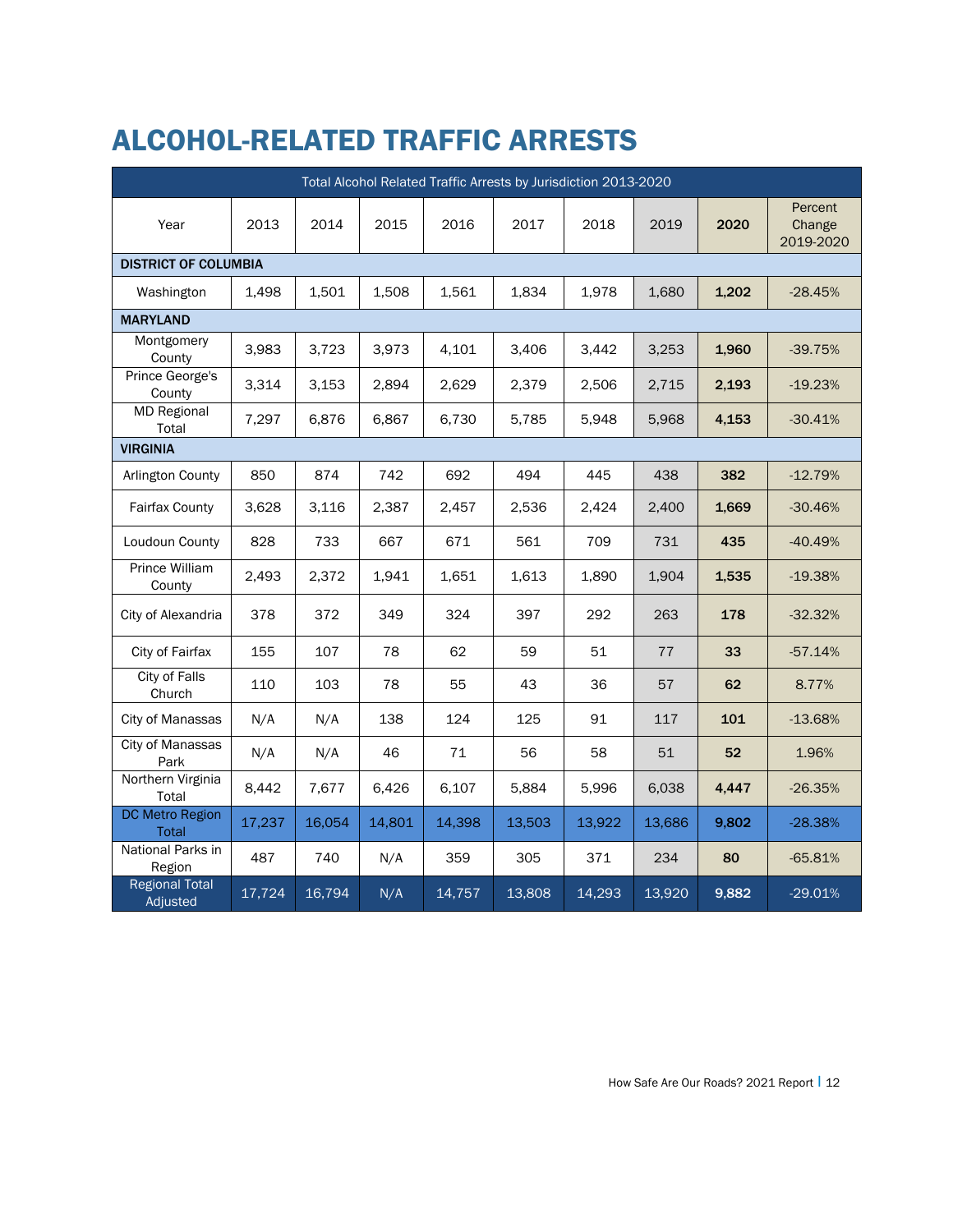## YOUTH DATA

|                                          | Alcohol-Related Crashes, Injuries, and Arrests for Persons Under 21 Years of Age by Region, 2020 |                                          |                                                  |             |                                |                                                 |                |                                 |                                                  |        |                                        |                                                 |  |
|------------------------------------------|--------------------------------------------------------------------------------------------------|------------------------------------------|--------------------------------------------------|-------------|--------------------------------|-------------------------------------------------|----------------|---------------------------------|--------------------------------------------------|--------|----------------------------------------|-------------------------------------------------|--|
|                                          | <b>Fatalities</b>                                                                                | Alcohol-<br>Related<br><b>Fatalities</b> | % of<br>Alcohol-<br>Related<br><b>Fatalities</b> | Crashes     | Alcohol-<br>Related<br>Crashes | $%$ of<br>Alcohol-<br>Related<br><b>Crashes</b> | Injuries       | Alcohol-<br>Related<br>Injuries | $%$ of<br>Alcohol-<br>Related<br><b>Injuries</b> |        | Alcohol-<br>Arrests Related<br>Arrests | $%$ of<br>Alcohol-<br>Related<br><b>Arrests</b> |  |
| <b>DISTRICT OF COLUMBIA</b>              |                                                                                                  |                                          |                                                  |             |                                |                                                 |                |                                 |                                                  |        |                                        |                                                 |  |
| Washington                               | $\mathbf{1}$                                                                                     | $\mathsf{O}\xspace$                      | 0.00%                                            | 1,934       | 4                              | 0.21%                                           | 222            | 0                               | 0.00%                                            | 281    | 20                                     | 7.12%                                           |  |
| <b>MARYLAND</b>                          |                                                                                                  |                                          |                                                  |             |                                |                                                 |                |                                 |                                                  |        |                                        |                                                 |  |
| Montgomery<br>County                     | 3                                                                                                | $\mathsf{O}\xspace$                      | 0.00%                                            | 2,176       | 85                             | 3.91%                                           | 693            | 26                              | 3.75%                                            | 2,413  | 67                                     | 2.78%                                           |  |
| Prince<br>George's<br>County             | 8                                                                                                | $\overline{2}$                           | 25.00%                                           | 3,307       | 92                             | 2.78%                                           | 778            | 33                              | 4.24%                                            | 3,505  | 40                                     | 1.14%                                           |  |
| <b>MD Regional</b><br>Total              | 11                                                                                               | $\overline{2}$                           | 18.18%                                           | 5,483       | 177                            | 3.23%                                           | 1,471          | 59                              | 4.01%                                            | 5,918  | 107                                    | 1.81%                                           |  |
| <b>VIRGINIA</b>                          |                                                                                                  |                                          |                                                  |             |                                |                                                 |                |                                 |                                                  |        |                                        |                                                 |  |
| Arlington<br>County                      | 0                                                                                                | 0                                        | 0.00%                                            | 176         | 10                             | 5.68%                                           | 57             | 8                               | 14.04%                                           | 1,364  | 14                                     | 1.03%                                           |  |
| Fairfax County                           | $\mathbf{1}$                                                                                     | 0                                        | 0.00%                                            | 1,500       | 59                             | 3.93%                                           | 439            | 32                              | 7.29%                                            | 5,804  | 88                                     | 1.52%                                           |  |
| Loudoun<br>County                        | $\mathsf{O}$                                                                                     | $\mathsf{O}$                             | 0.00%                                            | 712         | 22                             | 3.09%                                           | 243            | 12                              | 4.94%                                            | 2,588  | 29                                     | 1.12%                                           |  |
| <b>Prince William</b><br>County          | $\overline{c}$                                                                                   | 0                                        | 0.00%                                            | 1,005       | 51                             | 5.07%                                           | 278            | 18                              | 6.47%                                            | 5,200  | 100                                    | 1.92%                                           |  |
| City of<br>Alexandria                    | 0                                                                                                | $\mathsf{O}\xspace$                      | 0.00%                                            | 113         | 5                              | 4.42%                                           | 35             | 5                               | 14.29%                                           | 581    | 11                                     | 1.89%                                           |  |
| City of Fairfax                          | $\mathsf{O}\xspace$                                                                              | $\mathsf{O}$                             | 0.00%                                            | 62          | $\mathbf 0$                    | 0.00%                                           | 10             | $\mathsf{O}$                    | 0.00%                                            | 200    | 3                                      | 1.50%                                           |  |
| City of Falls<br>Church                  | $\mathsf{O}\xspace$                                                                              | 0                                        | 0.00%                                            | 16          | $\mathbf{1}$                   | 6.25%                                           | 15             | 3                               | 20.00%                                           | 69     | 4                                      | 5.80%                                           |  |
| City of<br>Manassas                      | 0                                                                                                | $\mathsf{O}\xspace$                      | 0.00%                                            | 107         | 4                              | 3.74%                                           | 85             | 1                               | 1.18%                                            | 580    | 3                                      | 0.52%                                           |  |
| City of<br>Manassas<br>Park              | 0                                                                                                | 0                                        | 0.00%                                            | 15          | 3                              | 20.00%                                          | 4              | $\overline{2}$                  | 50.00%                                           | 304    | 4                                      | 1.32%                                           |  |
| Northern<br>Virginia Total               | 3                                                                                                | $\mathsf{O}$                             | 0.00%                                            | 3,706       | 155                            | 4.18%                                           | 1,166          | 81                              | 6.95%                                            | 16,690 | 256                                    | 1.53%                                           |  |
| <b>DC Metro</b><br><b>Regional Total</b> | 15                                                                                               | $\overline{2}$                           | 13.33%                                           | 11,123      | 336                            | 3.02%                                           | 2,859          | 140                             | 4.90%                                            | 22,889 | 383                                    | 1.67%                                           |  |
| <b>National Parks</b><br>in Region       | 0                                                                                                | 0                                        | 0.00%                                            | $\mathbf 1$ | 0                              | 0.00%                                           | $\overline{7}$ | 0                               | 0.00%                                            | 0      | 0                                      | 0.00%                                           |  |
| <b>Regional Total</b><br>Adjusted        | 15                                                                                               | $\overline{2}$                           | 13.33%                                           | 11,124      | 336                            | 3.02%                                           | 2,866          | 140                             | 4.88%                                            | 22,889 | 383                                    | 1.67%                                           |  |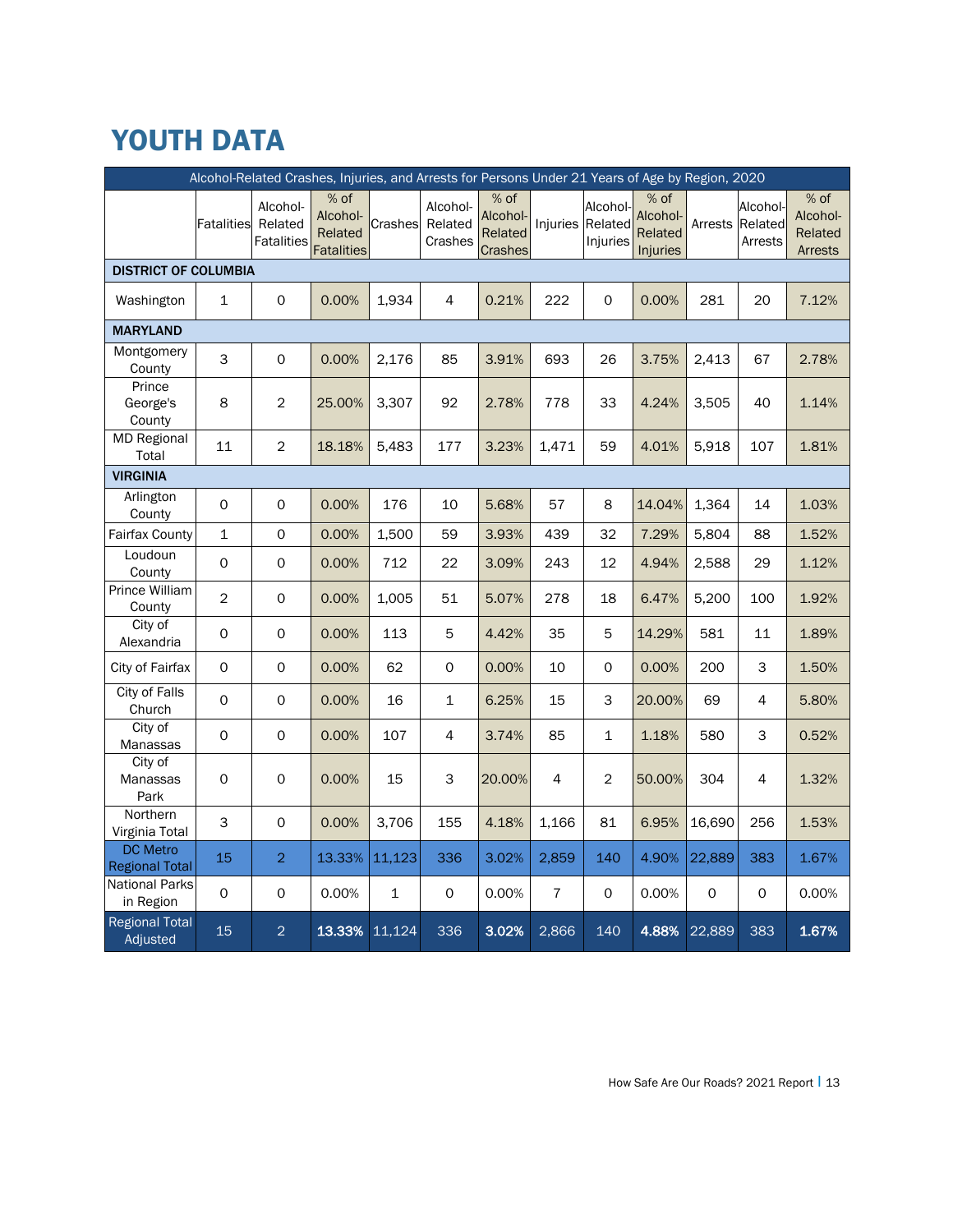### METHODOLOGY

### Agencies Providing Local Jurisdictional Data

#### DISTRICT OF COLUMBIA

Metropolitan Police Department (MPD) District Department of Transportation (DDOT)

#### MARYLAND

MD National Study Center for Trauma and Emergency Medical Systems (MD NSC)

Montgomery County Police Department (MCPD)

Prince George's County Police Department (PGPD)

#### VIRGINIA

Virginia Department of Motor Vehicles (VA DMV) Arlington County Police Department Fairfax County Police Department Loudoun County Sheriff's Office Prince William County Police Department City of Alexandria Police Department City of Fairfax Police Department City of Falls Church Police Department City of Manassas Police Department City of Manassas Park Police Department

#### l FEDERAL

U.S. National Park Service (NPS)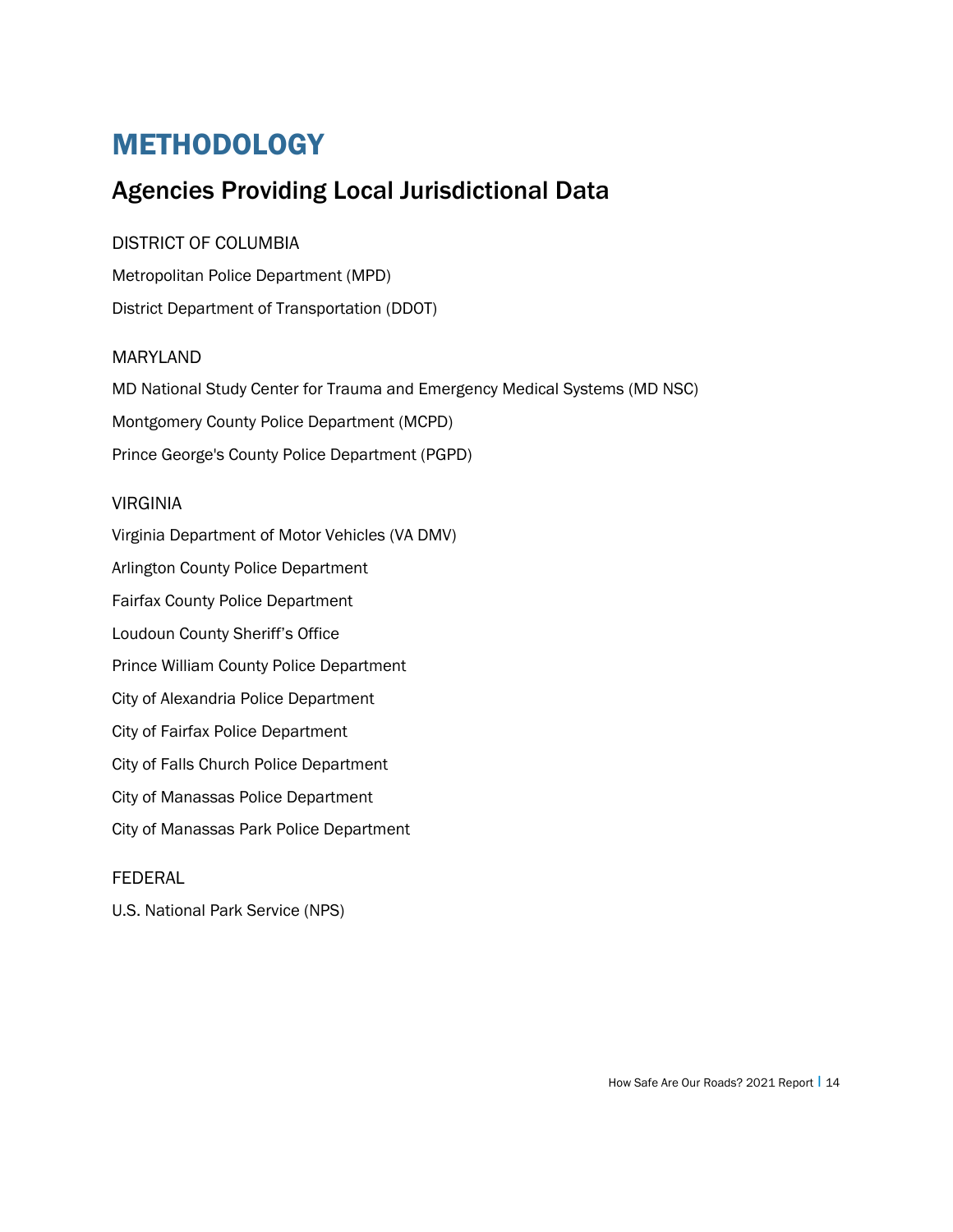### Definitions of Data-Related Terms

NHTSA Alcohol-Impaired Driving Traffic Fatalities: Any fatality that occurs in motor vehicle traffic crash that involves at least one driver or a motorcycle rider (operator) with a BAC of .08 grams per deciliter or higher; This threshold does not consider the impairment status of non-occupants involved in fatal crashes, such as pedestrians or pedal cyclist.

WRAP Alcohol-Impaired Driving Traffic Fatalities: Any person who dies as result of a traffic crash involving alcohol with a BAC level .08 or higher.

WRAP Alcohol-Related Traffic Fatalities for Persons Under 21: Any person under the age of 21 who has died as result of an alcohol-related traffic crash involving a driver with a BAC level .01 or higher. This includes drivers, passengers, bicyclists, and pedestrians.

Alcohol-Related Traffic Injuries: Where any driver, passenger, bicyclist or pedestrian is listed on the police report to be injured in an alcohol-related crash where the BAC = .01 or higher.

Alcohol-Related Traffic Injuries for Persons Under 21: Any person under the age of 21 who receives injuries because of an alcohol-related crash where the BAC = .01 or higher; this includes drivers, passengers, bicyclists, and pedestrians.

Alcohol-Related Traffic Crashes: The driver, passenger, bicyclist, or pedestrian is listed on the police report as drinking before the crash with a BAC = .01 or higher. At least one driver in the crash was reported to be under the influence of alcohol and/or other drugs.

Alcohol-Related Traffic Crashes for Persons Under 21: Any person under the age of 21 who was involved in a traffic crash involving a driver with a BAC = .01 or higher. This data includes drivers, passengers, bicyclists, and pedestrians.

Drunk Driving Arrests/Citation: A general reference to those criminal cases prior to and/or after adjudication and sentencing that are called DUI, DWI, OUI, OWI or other acronyms that generally describe three types of cases:

The driver is sufficiently impaired by alcohol, drugs or a combination of the two, and cannot drive safely, and has a BAC level of .01 or higher.

The driver is a "Drunk Driver", as defined by the driver being above that state's legal limit of BAC .08.

A driver under the age of 21 is under the influence of alcohol at a BAC level of .02 or higher.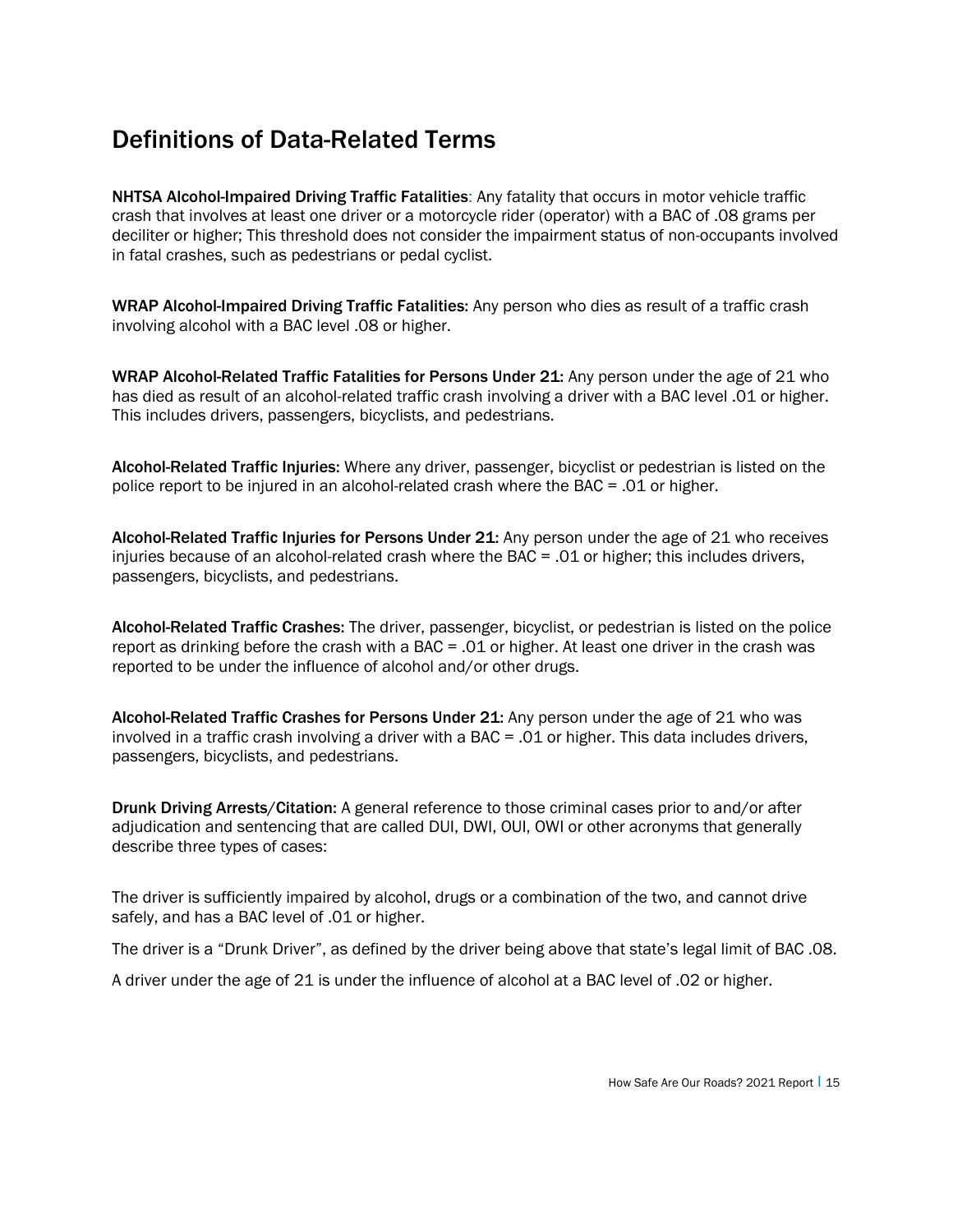DWI/DUI Arrests: A driver is listed on the police report as arrested for operating a motor vehicle under the influence of alcohol with a BAC level of .01 or higher.

DWI/DUI Arrests for persons under 21: Any person/driver under the age of 21 listed on the police report as arrested for operating a motor vehicle under the influence of alcohol with a BAC level of .01 or higher.

### Data Analysis

The findings in this report are based on data collected from organizations and agencies from across the Washington Metro region. Data tables provide totals within the Washington Metro region as well as individual jurisdictions. Analysis focuses on changes in motor vehicle fatalities, injuries, crashes, and arrests. Results are reported as numbers and percentage of alcohol-related incidents to total numbers across time.

#### Data Limitations

It is important to note limitations that affected collection and analysis of this data, as they may limit comparability across jurisdictions and influence the level of reasonable analysis. Whenever possible, limitations are noted within the tables and figures.

It should be noted that the researchers constructing this report utilized data from the National Study Center for Trauma and EMS (NSC) at the University of Maryland, for data pertaining to crashes, injuries, and arrests. Regarding the alcohol-related crash and injury data, the variable identifies a driver or pedestrian under the influence of alcohol, drugs, both, or none. Within the NSC data reported, researchers analyzed drivers reported as under the influence of *alcohol or both*, to capture alcohol-related crashes and injuries. That variable is created using several others on the report (such as driver condition, BAC, etc.) so it does not specify only those with BAC 0.01+, and comparisons to previous year's data should be made with caution. In addition, because this report tracks just two jurisdictions in Maryland, regional totals could also be affected.

Additionally, there is no standardization for data definitions, collection, or recording within the Washington Metro region. Each agency has its own system of data collection, coding, and management. In addition, the range and type of data collected may not be consistent across jurisdictions. The data reported and analyzed in this report reflect data as reported by contact agencies. Independent verification of data to ensure accuracy is not within the scope of this report.

Information on data collection and management systems and changes within jurisdictions was not solicited. In addition, changes in laws or judicial priorities may result in increased attention to specific data (e.g., blood alcohol level in driver fatalities related to stricter server laws). In some cases, this may result in missing data or data that appears inconsistent when examined against the same values for previous years. It is beyond the scope of this report to identify data methodology or priority changes for each jurisdiction.